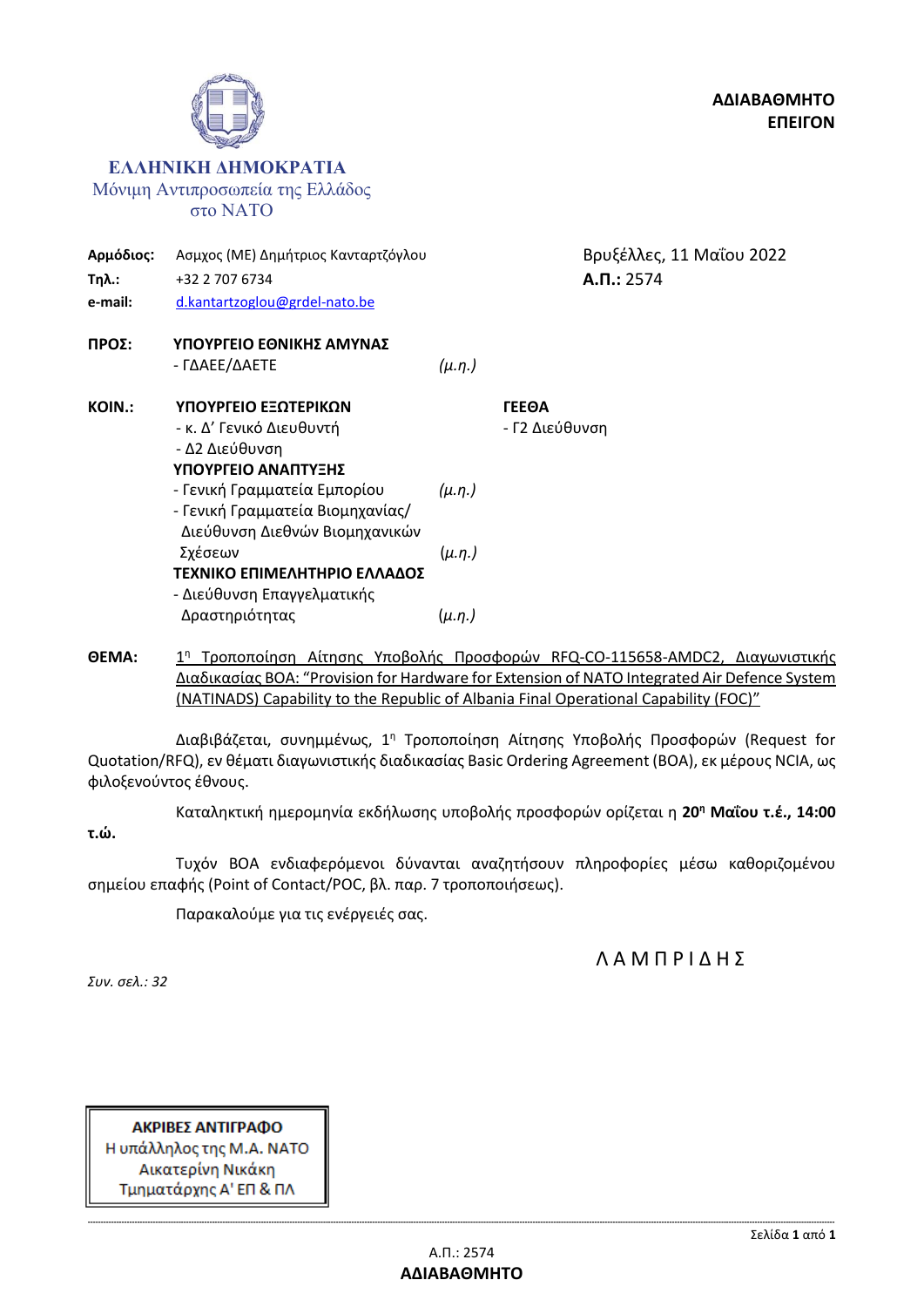



#### **Acquisition Directorate**

Elif.Bailey@ncia.nato.int

Telephone: +32 (0) 707 2259

NCIA/ACQ/2022/06793 10 May 2022

To : Distribution List Subject : Amendment 1 – RFQ-CO-115658-AMDC2 NCI Agency - Provision for Hardware for Extension of NATO Integrated Air Defence System (NATINADS) Capability to the Republic of Albania Final Operational Capability (FOC) References : A. AC/4-D/2261(1996 Edition) B. Issuance of RFQ-CO-115658-AMDC2 dated 29 April 2022

- 1. In accordance with Reference A, the purpose of this Amendment 1 to RFQ-CO-115658- AMDC2 is to publish the answers to the Clarification Requests (CRs) received from Prospective Bidders (Attachment A) and provide an extension of the Bid Closing Date established in Reference B.
- 2. The Book I, Bidding Instructions, Section 2, General Bidding Information, Paragraph 2.3.1 of RFQ- CO-115658-AMDC2 as stated in reference B is hereby revised as follows:
- *3. FROM*

"14:00 hours (Brussels Time) on Friday 13 May 2022"

*TO*

#### **"14:00 hours (Brussels time) on Friday 20 May 2022".**

- 4. The answers to CRs require one revision to the RFQ within the Book I, Annex A, Bidding Sheets (Attachment B) and one revision to Book II, Part I and Part II, Prospective Contract (Attachment C); which are hereby attached. For ease of reference, changes in the document have been marked in red.
- 5. By virtue of this amendment, the Attachment B and Attachment C cancels and supersede any previous versions issued in the context of the Request for Quotation in subject.
- 6. Except as provided in the paragraphs above, all other terms and conditions of the Request for Quotation remain unchanged.
- 7. The NCI Agency Points of Contact for this procurement is Ms Cosmina Iordachita, who can be contacted under Tel. +32 65 44 14 20 or e-mail: Cosmina.Iordachita@ncia.nato.int and Elif.Bailey@ncia.nato.int.

For the Chief of Acquisition:

Cosmina Iordachita

Contracting Assistant



Cosmina Iordachita Digitally signed by Cosmina Iordachita Date: 2022.05.10 10:36:46 +02'00'

NATO Communications<br>and Information Agency Agence OTAN d'information et de communication

www.ncia.nato.int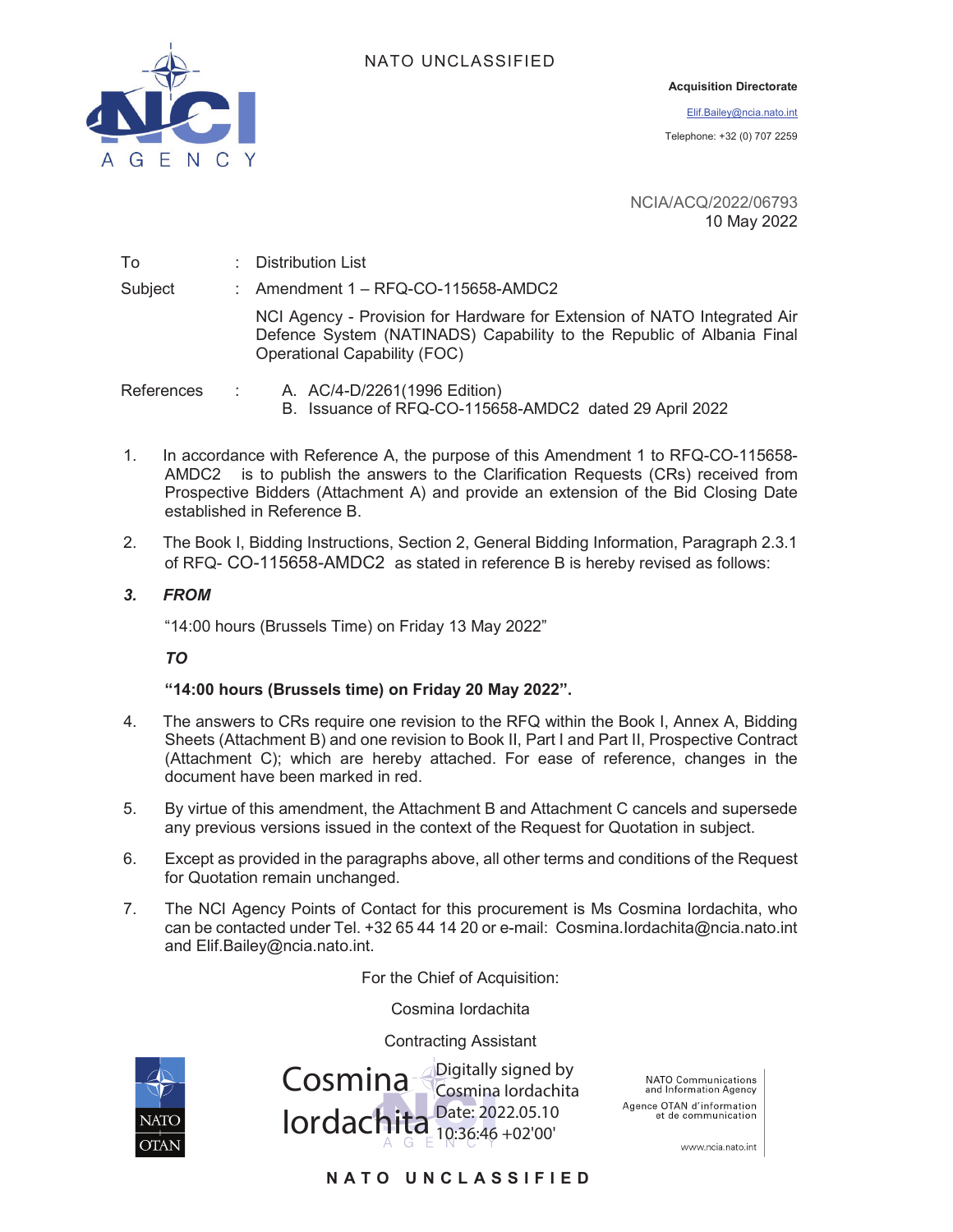Enclosures:

Attachment A: RFQ-CO-115658-AMDC2 Answers to Clarification Requests

Attachment B: RFQ-CO-115658-AMDC2 - Amdt 1-Book I - Bidding Sheets

Attachment C: RFQ-CO-115658-AMDC2- Amdt 1- Book II - Prospective Contract - Part I -II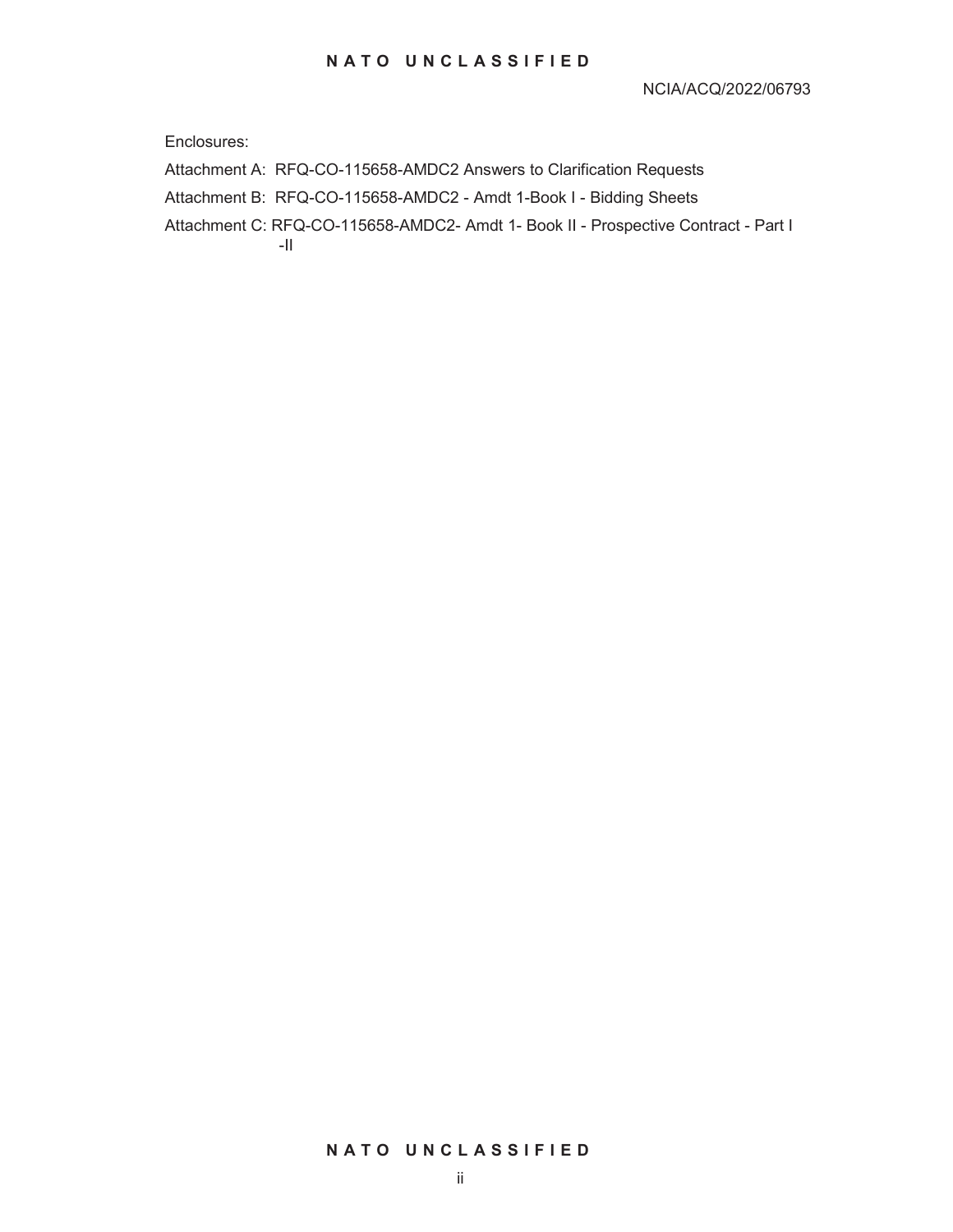## **Distribution List for Request for Quotation**

#### **RFQ- CO-115658-AMDC2**

#### **NATO Delegations (Attn: Investment Committee Adviser):**

| Albania              | $\mathbf{1}$ |
|----------------------|--------------|
| Belgium              | $\mathbf 1$  |
| <b>Bulgaria</b>      | $\mathbf 1$  |
| Canada               | $\mathbf 1$  |
| Croatia              | $\mathbf 1$  |
| Czech Republic       | $\mathbf 1$  |
| <b>Denmark</b>       | $\mathbf{1}$ |
| Estonia              | $\mathbf 1$  |
| France               | $\mathbf 1$  |
| Germany              | $\mathbf{1}$ |
| Greece               | $\mathbf 1$  |
| Hungary              | $\mathbf 1$  |
| Iceland              | $\mathbf 1$  |
| Italy                | $\mathbf 1$  |
| Latvia               | $\mathbf 1$  |
| Lithuania            | $\mathbf 1$  |
| Luxembourg           | $\mathbf 1$  |
| The Netherlands      | $\mathbf 1$  |
| Norway               | $\mathbf 1$  |
| Poland               | $\mathbf 1$  |
| Portugal             | $\mathbf 1$  |
| Romania              | $\mathbf 1$  |
| Slovakia             | $\mathbf 1$  |
| Slovenia             | $\mathbf 1$  |
| Spain                | $\mathbf{1}$ |
| Turkey               | $\mathbf 1$  |
| United Kingdom       | $\mathbf{1}$ |
| <b>United States</b> | $\mathbf 1$  |

#### **NATO HQ**

NATO Office of Resources, *Attn: Capability and Implementation Branch* 1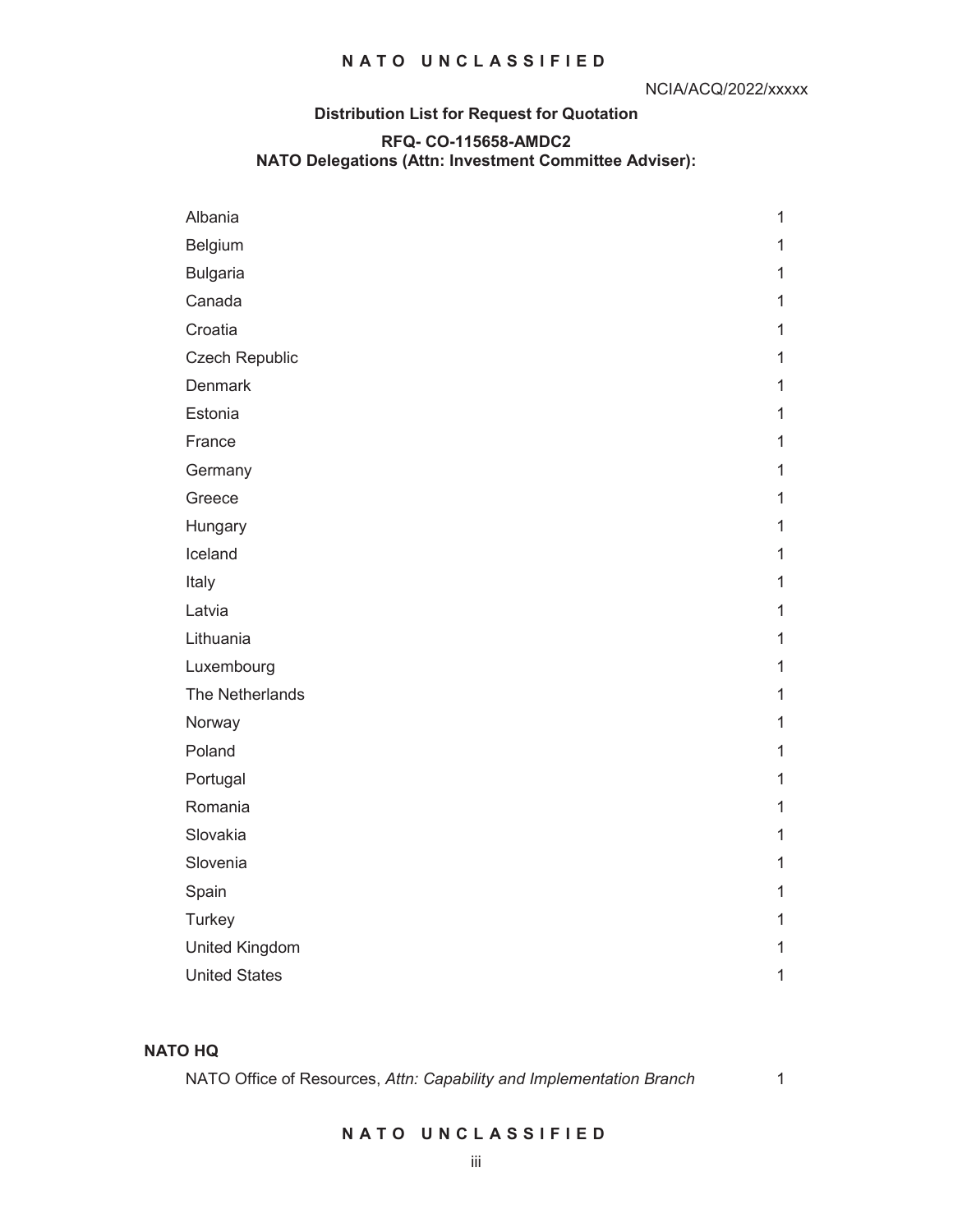|                                                         | NCIA/ACQ/2022/xxxx |
|---------------------------------------------------------|--------------------|
| Director, NATO HQ C3 Staff, Attn: Executive Coordinator |                    |
| SACTREPEUR, Attn: Investment Assistant                  |                    |
| <b>Strategic Commands</b>                               |                    |
| HQ SACT, Attn: R&D Contracting Office                   |                    |
| <b>ACO Liaison Office</b>                               |                    |
| <b>NCI Agency - Internal Distribution</b>               |                    |
| <b>ACQ</b>                                              |                    |
| Legal Office                                            |                    |
| Finance                                                 |                    |
| <b>COO NSIP</b>                                         |                    |
| <b>AMDC2 CSI Service Line Chief</b>                     |                    |
| AMDC2 CSI Project Manager 1                             |                    |
| Registry (for distribution)                             |                    |
| All NATEX <sub>s</sub>                                  |                    |

## **All Prospective Bidders**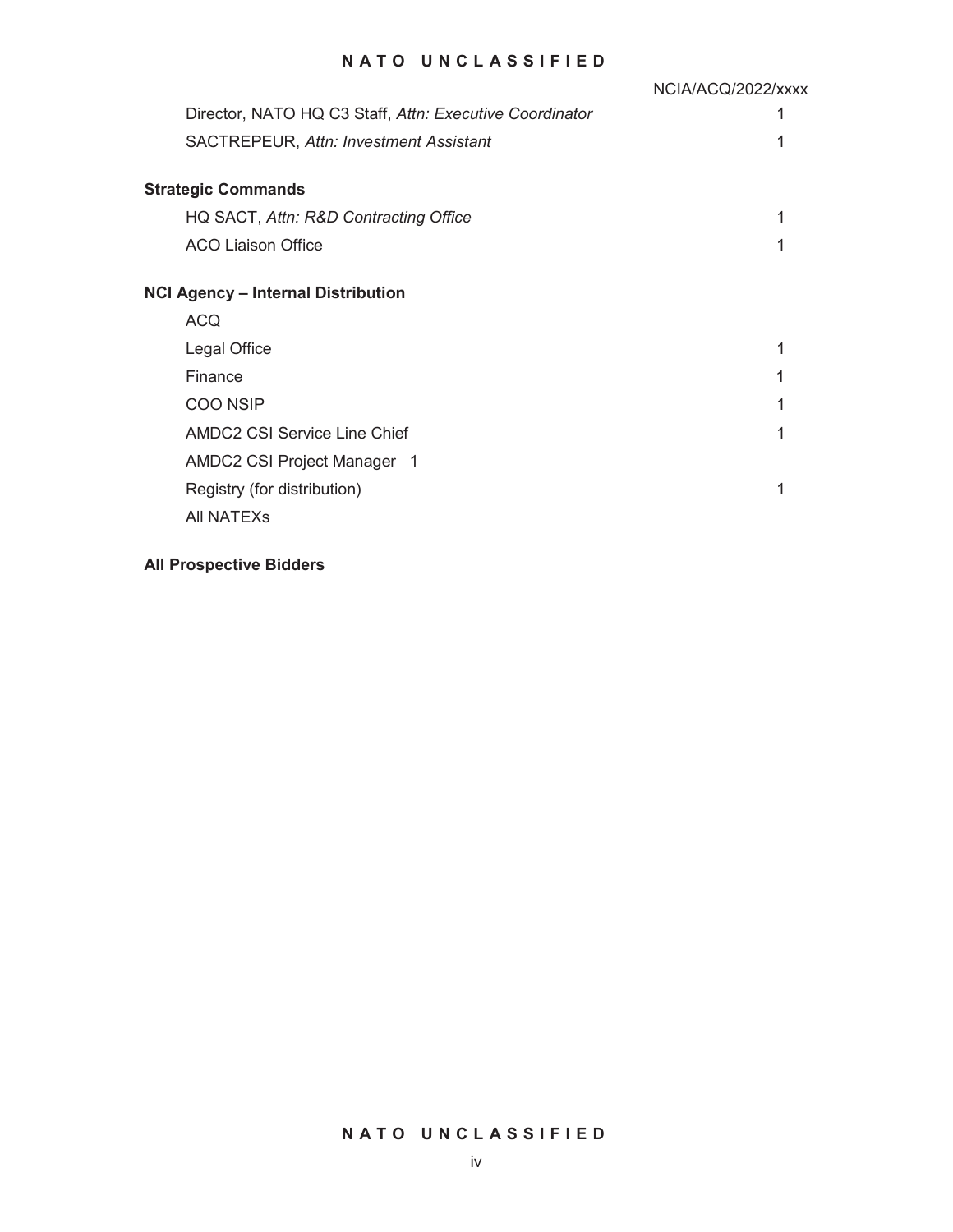# **Attachment A – Answers to Clarification Requests**

| <b>Administrative</b> |                           |                                      |                                                                                                                                                   |                                                                                                                                                                                         |
|-----------------------|---------------------------|--------------------------------------|---------------------------------------------------------------------------------------------------------------------------------------------------|-----------------------------------------------------------------------------------------------------------------------------------------------------------------------------------------|
| <b>Serial</b><br>#    | <b>RFQ</b><br><b>Book</b> | <b>RFQ</b><br><b>Section</b><br>Ref. | <b>Question:</b>                                                                                                                                  | <b>Answer:</b>                                                                                                                                                                          |
| A.1                   | Book I,<br>Annex A        | <b>Bidding</b><br>Sheets             | Required delivery dates are too short.<br>Can this be revised?                                                                                    | Required delivery dates for all items, including the options is<br>revised to EDC + 16 weeks.<br>The Bidding Sheets and Special Provisions Article 8 Options are<br>updated accordingly |
| A.2                   | Book II                   | Special<br>Provisions<br>Article 8.  | How long is the Agency allowed to take after order<br>to order any options? Until when do the options<br>quotation need to be valid?              | Options are to be exercised no later than EDC + 16 weeks.<br>Quotation needs to be valid for 3 months from the Bid Closing<br>Date.                                                     |
| A.3                   | Book I,<br>Annex A        | <b>Bidding</b><br>Sheets             | Can you confirm that the Agency demands one<br>delivery, and one invoice, which means all items<br>need to wait for the last one to be available? | NCI Agency hereby confirms one delivery shall be made and all<br>items shall be invoiced after the receipt of all items.                                                                |

| <b>Technical</b>   |                           |                                      |                                                                                                                                                               |                                                                                                                                                                                                                                             |
|--------------------|---------------------------|--------------------------------------|---------------------------------------------------------------------------------------------------------------------------------------------------------------|---------------------------------------------------------------------------------------------------------------------------------------------------------------------------------------------------------------------------------------------|
| <b>Serial</b><br># | <b>RFQ</b><br><b>Book</b> | <b>RFQ</b><br><b>Section</b><br>Ref. | <b>Question:</b>                                                                                                                                              | Answer:                                                                                                                                                                                                                                     |
| T.1                | Book I,<br>Annex A        | <b>Bidding</b><br>Sheets             | What are the quantities<br>required for the<br>configuration<br>configuration?<br>items<br>per<br>Example: Usually not only one memory module is<br>required. | NIC Agency confirms the Bidders may propose the most optimal<br>configuration. The only only mandatory equipment are the CSI and<br>MASE Servers, MASE Workstation and Ventnor. The BPD Server is<br>mandatory unless impossible to supply. |
| T.2                | Book I,<br>Annex A        | <b>Bidding</b><br><b>Sheets</b>      | Most Dell rack equipment is end of life. May we<br>offer successors?                                                                                          | NCI Agency will accept successors.                                                                                                                                                                                                          |
| T.3                | Book I,<br>Annex A        | <b>Bidding</b><br><b>Sheets</b>      | The small quantities requested, divided over many<br>vendors/suppliers make it difficult to provide a<br>quotation valid for as long as requested.            | NCI Agency confirms the Bidders may propose similar items of a<br>single vendor/supplier on items that specify in column F<br>"Proposed P/N Items should be equivalent in Fit, Form and<br>Function")                                       |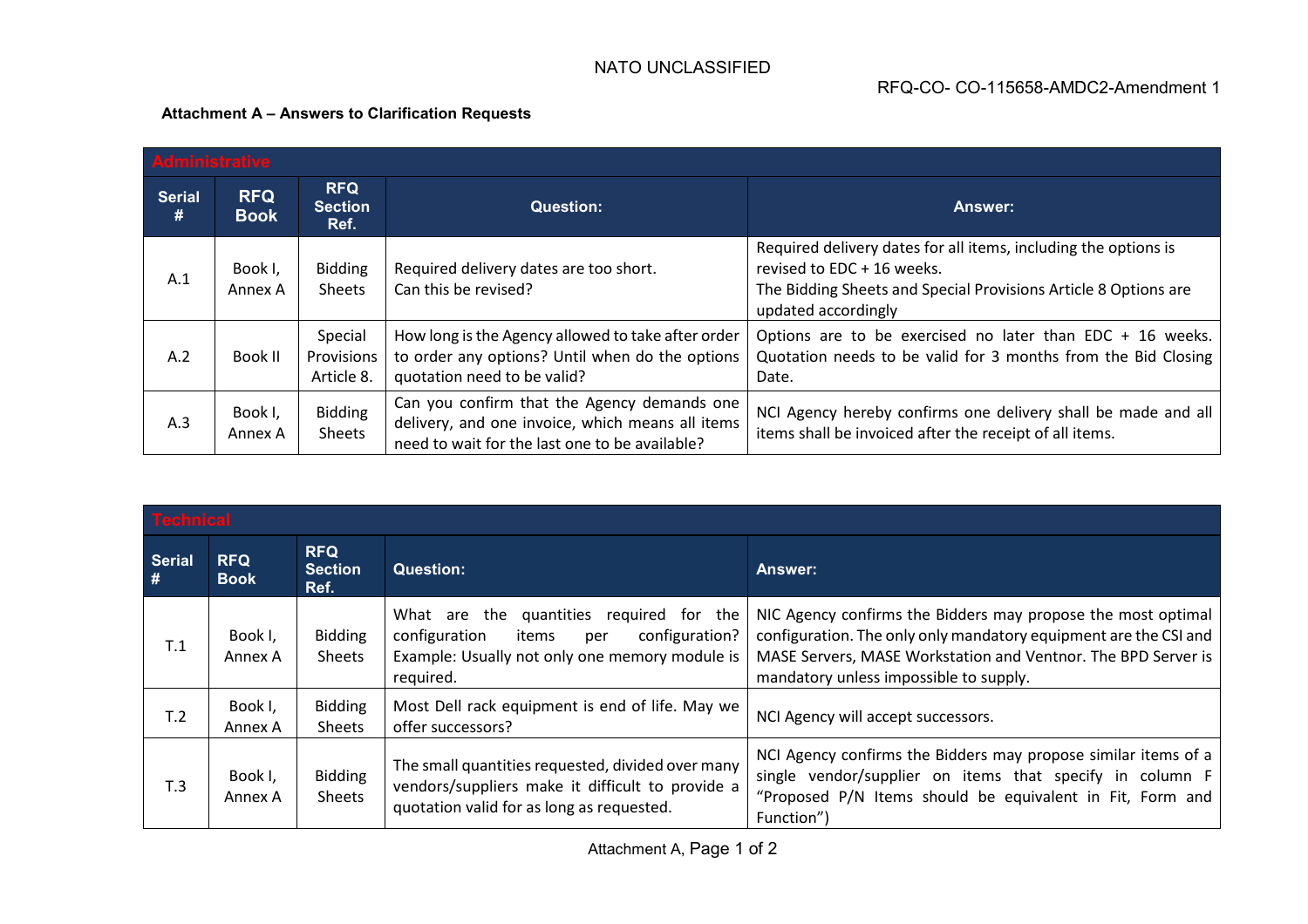# RFQ-CO- CO-115658-AMDC2-Amendment 1

| <b>Serial</b><br># | <b>RFQ</b><br><b>Book</b> | <b>RFQ</b><br><b>Section</b><br>Ref. | <b>Question:</b>                                                                                                                                                                                | Answer:                                                                                                                                                                                                                                                                                            |
|--------------------|---------------------------|--------------------------------------|-------------------------------------------------------------------------------------------------------------------------------------------------------------------------------------------------|----------------------------------------------------------------------------------------------------------------------------------------------------------------------------------------------------------------------------------------------------------------------------------------------------|
| T.4                | Book I,<br>Annex A        | <b>Bidding</b><br>Sheets             | The Dell Wyse thin client as requested is end of<br>life, we will offer the successor. The successor is<br>only available with copper NIC at this moment,<br>please confirm this is acceptable. | <b>NCI</b><br>the<br>accepts<br>Agency<br>successor<br>copper.<br>$\mathsf{I}$<br>The Bidding Sheets are updated accordingly                                                                                                                                                                       |
| T.5                | Book I,<br>Annex A        | <b>Bidding</b><br>Sheets             | The Oracle Netra SPARC T7-2 is only available until<br>31 May, with the deadline very close to this we<br>cannot imagine the Agency can order before that<br>date, we will offer the successor. | Only in the event of impossibility to supply the Oracle Netra SPARC<br>T7-2 currently listed in the Bidding Sheets, NCI Agency will accept<br>alternatives as long as the hardware is supported by (the relevant)<br>Solaris (version) and complies with the minimum characteristics<br>requested. |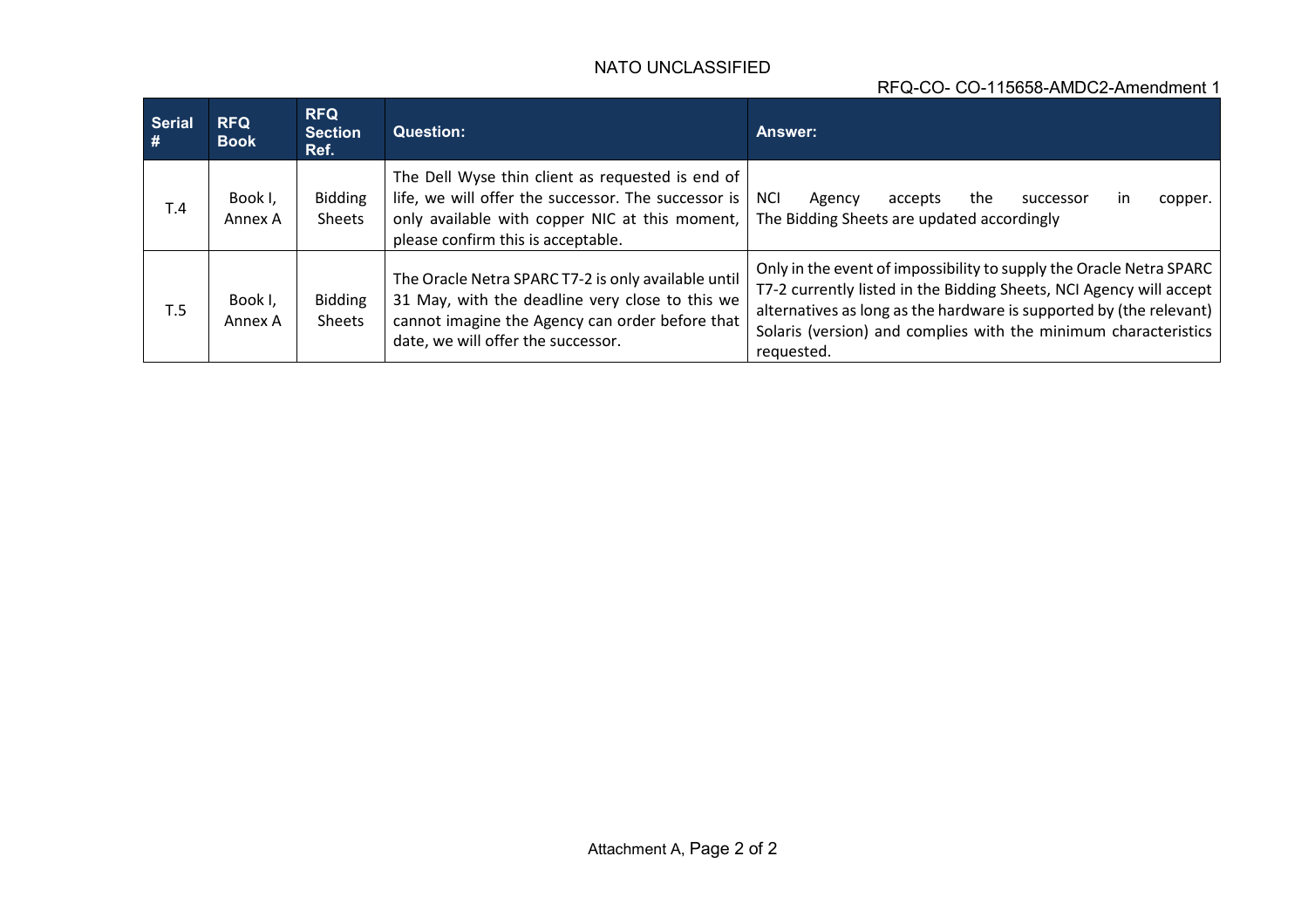#### **INTRODUCTION & IMPORTANT NOTES**

**DETAILED**

**Bidders should note that NCIA has recently updated its bidding sheet template and are encouraged to read the instructions in full for this new version before completing the bidding sheets.** All bidders are required to submit pricing details to demonstrate the Purchaser's Pricing Principles are being applied as part of their bids. All data submitted in these sheets shall be complete, verifiable and factual and include the required details. Any exclusions may render the bid as non compliant thus removing the bidder from the bidding process. Bidders are **REQUIRED** to complete the following tabs: - **"Offer Summary"**, - **"CLIN Summary"**, - **"Labour"**, - **"Material"**, - **"Travel"**, - **"ODC", - "Rates"**.**Note that input cells in the "Offer Summary" and the "CLIN Summary" tabs are colour coded YELLOW.** The instructions for the detailed tabs can be found below, as well as in the green boxes within each detailed tab. G&A, Overhead, material handling and other indirect rates do not need to be separately calculated in the detail sheets but must be included in the totals for each category (Labour/Material/Travel/ODC) as appropriate. A list of the direct and indirect rates applied in the bid must also be provided in the "Rates" tab, although they do not need to be linked to any and the detailed calculations. The list of these rates will be requested in pre-contract award from the winning bidder. **Note: any information found within GREEN boxes throughout the entire document is provided as an instruction and/or example only.** Any formulas provided in these bidding sheets are intended only to assist the bidder. Any changes in formula can be made at the bidder's discretions, as long as the detailed costs are clear, traceable and accurate as required. Ultimately the bidder is responsible for **ALL** values, formulas and calculations within the bidding sheets that are submitted to the Agency. **Bids in MULTIPLE CURRENCIES should follow the following instructions:**  - For the "Offer Summary" tab bidders must add "Firm Fixed Price" column to the right of the current table for each additional currency. - For the "CLIN Summary" tab, Bidders have 2 options: A) Two columns "Unit Price" and "Total Firm Fixed Price" may be added to the right of the current table for each additional currency of the bid; B) Bidders may duplicate the CLIN Summary tab for each currency bid. - For the Detailed tabs Bidders have 2 options: A) Provide all the detailed data for all currencies in the table provided, selecting the individual currencies from the dropdown lists and summing only common currencies together in CLIN Summary/Offer Summary Sheets B) Duplicate the CLIN Summary tab for each currency bid. **DESCRIPTION** 

| <b>MATERIAL</b><br><b>LABOUR</b><br><b>TRAVEL</b><br><b>ODCs</b> | The detailed tables are to be completed by the bidder with all columns populated, and shall be expanded to include as many rows as necessary to<br>provide the detail requested. The bidder is required to identify for each item the CLIN it is associated with from the drop down menu. Each<br>column should then be populated using the column- specific instructions in the first row. Bidder may not delete columns within tables, or omit<br>information from columns, but may add columns if necessary, although it's not anticipated this will be needed.<br>Note CLINs with no costs associated with that item should also be selected within the table, and noted that there is no cost within that table for<br>the CLIN. For example, if there is no labour associated with CLIN X.1, Select CLIN X.1 in the first column and then in the second column note "No<br>Labour is associated with this CLIN". This will help to ensure that all the proper detail has been accounted for and properly allocated.<br>Important Note: The Total sum of the "fully burdened" cost column should equal the grand total cost for each category (Labour, Material, etc.) to<br>include profit as well as all indirect rates (G&A/Overhead/Material handling/etc.) associated with that category. These indirect rates must be<br>included in the total firm fixed price on the appropriate detailed tab but are no longer required to be shown as separate calculations at the<br>bidding stage. However, the bidder is required to include the associated indirect costs in the totals of the detailed tab in the base unit costs.<br>Alternatively, the bidder may choose to show these as separate calculations by expanding the table columns to show the additional costs due to<br>these indirect rates (similar to the way profit is calculated). Note again although the detailed indirect rate calculations are not required at the<br>bidding stage, this information will be requested from the winning bidder during pre-contract award discussions. |
|------------------------------------------------------------------|---------------------------------------------------------------------------------------------------------------------------------------------------------------------------------------------------------------------------------------------------------------------------------------------------------------------------------------------------------------------------------------------------------------------------------------------------------------------------------------------------------------------------------------------------------------------------------------------------------------------------------------------------------------------------------------------------------------------------------------------------------------------------------------------------------------------------------------------------------------------------------------------------------------------------------------------------------------------------------------------------------------------------------------------------------------------------------------------------------------------------------------------------------------------------------------------------------------------------------------------------------------------------------------------------------------------------------------------------------------------------------------------------------------------------------------------------------------------------------------------------------------------------------------------------------------------------------------------------------------------------------------------------------------------------------------------------------------------------------------------------------------------------------------------------------------------------------------------------------------------------------------------------------------------------------------------------------------------------------------------------------------------------------------------------------------------|
| <b>RATES</b>                                                     | As discussed previously in these instructions, the detailed indirect rate calculations are not required to be included in the bidding sheets, although<br>the bidders may chose to do so. However, ALL bidders are required to state the G&A/OH/Material handling and any other indirect rates that they<br>have applied to the bid.                                                                                                                                                                                                                                                                                                                                                                                                                                                                                                                                                                                                                                                                                                                                                                                                                                                                                                                                                                                                                                                                                                                                                                                                                                                                                                                                                                                                                                                                                                                                                                                                                                                                                                                                |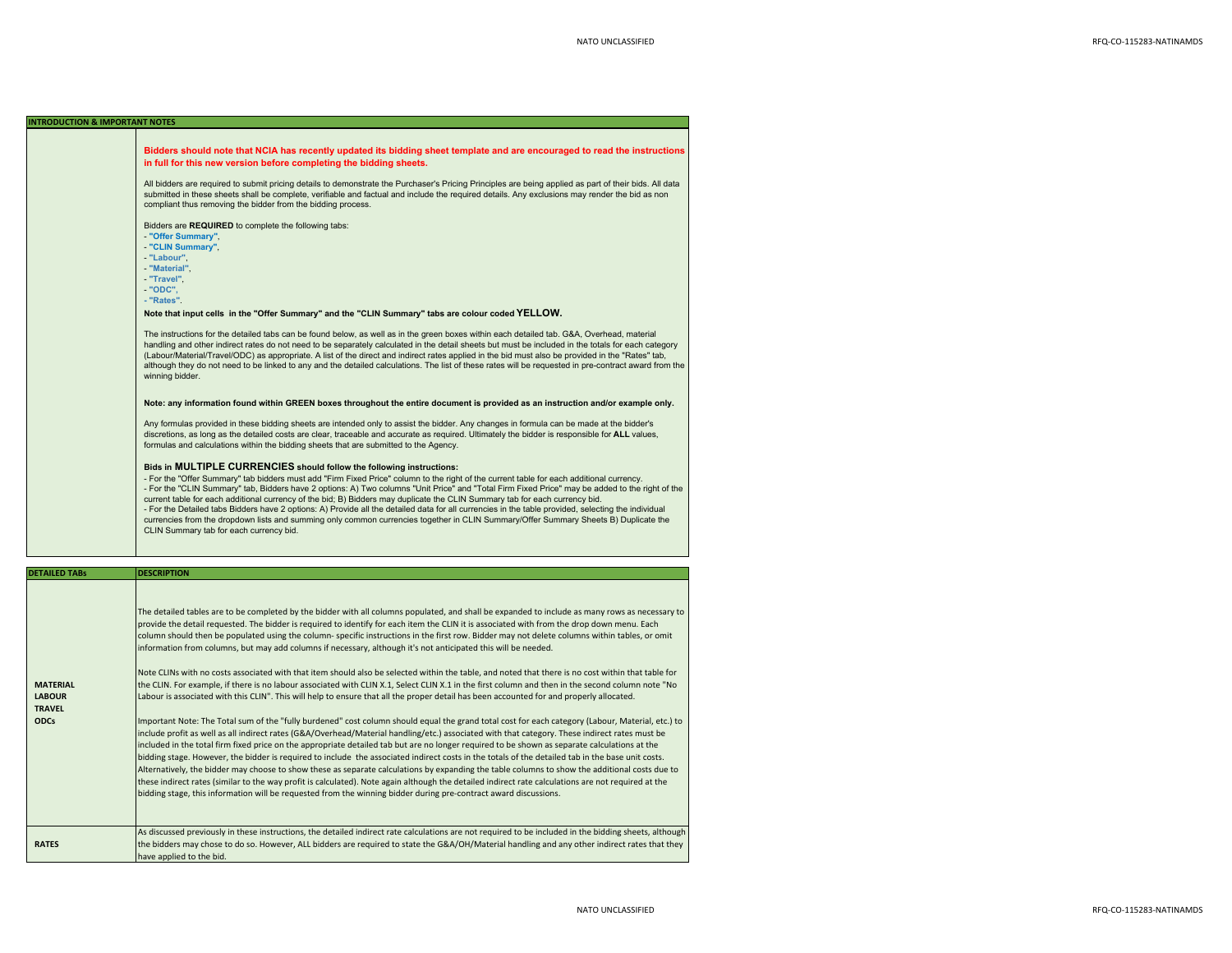**Fixed Price**

| CLIN Number |  |
|-------------|--|
|             |  |

#### **CLIN DESCRIPTION**

**Declare Currency =>**

| <b>Grand Total Firm fixed Price - Base Contract</b>                         |  |
|-----------------------------------------------------------------------------|--|
| <b>Grand Total Firm fixed Price - Base Contract + Non-Evaluated Options</b> |  |

| CLIN <sub>1</sub>                           | CLIN 1 - UNIT = 1 Display for MASE/CSI Workstation (Total qty = 12)                    |  |
|---------------------------------------------|----------------------------------------------------------------------------------------|--|
| CLIN <sub>2</sub>                           | CLIN 2 - UNIT = 1 CSI Server (Total qty = 2)                                           |  |
| CLIN <sub>3</sub>                           | CLIN 3 - UNIT = 1 MASE Server (Total qty = 2)                                          |  |
| CLIN <sub>4</sub>                           | CLIN 4 - UNIT = 1 Serial interface (Ventnor) (Total qty = 1)                           |  |
| CLIN <sub>5</sub>                           | CLIN 5 - UNIT = 1 Modem (Total qty = 6)                                                |  |
| CLIN <sub>6</sub>                           | CLIN $6 - UNIT = 1$ Switch (Total gty = 2)                                             |  |
| CLIN <sub>7</sub>                           | CLIN 7 - UNIT = 1 MASE/CSI Workstation (Total qty = 6) - display excluded (see CLIN 1) |  |
| CLIN <sub>8</sub>                           | CLIN 8 - UNIT = 1 Server Rack Cabinet (Total qty = 1)                                  |  |
| CLIN <sub>9</sub>                           | CLIN 9 - IPS Services and Documentation                                                |  |
|                                             |                                                                                        |  |
| <b>Total Firm Fixed Price Base Contract</b> |                                                                                        |  |
| <b>CLIN 10</b>                              | CLIN 10 - UNIT = 1 Serial interface (Ventnor) (Total qty = 1)                          |  |
| <b>CLIN 11</b>                              | CLIN 11 - UNIT = 1 Display for BPD Workstation (Total qty = 1)                         |  |
| <b>CLIN 12</b>                              | CLIN 12 - UNIT = 1 BPD Workstation (Total qty = 1)                                     |  |
| <b>CLIN 13</b>                              | CLIN 13 - UNIT = 1 BPD Server (Total gty = 1)                                          |  |
| <b>CLIN 14</b>                              | CLIN 14 - UNIT = 1 Server Rack Cabinet TEMPEST C (Total qty = 1)                       |  |
|                                             |                                                                                        |  |
|                                             | <b>Total Firm Fixed Price Non-Evaluated Options</b>                                    |  |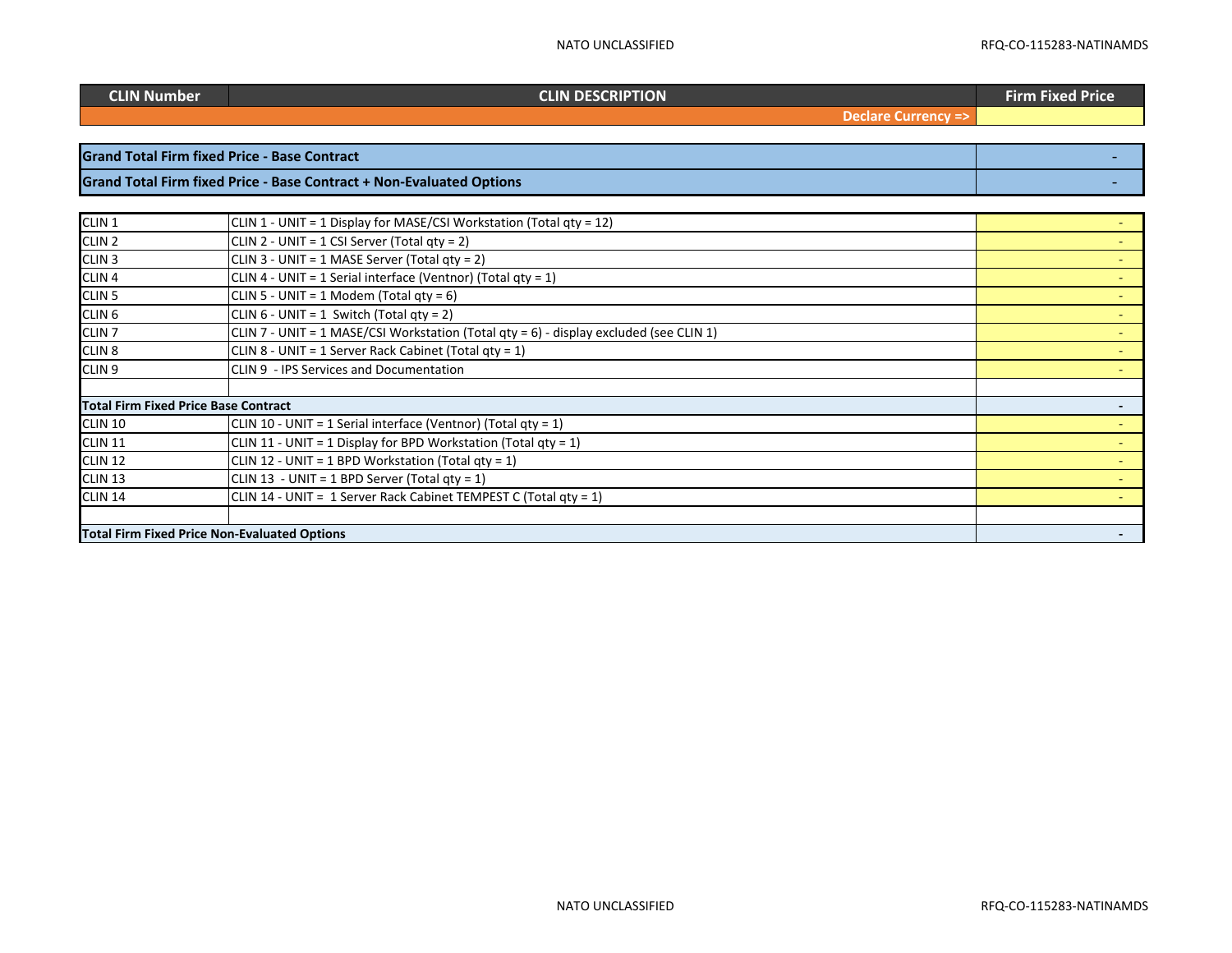|                           | RFQ-CO-115658-AMDC2 CLIN Summary                                                                                                                                                                                                                                                                                                                                                                                                                                                                                                                                                                                                                                                  |                                     |                                                                                                                                       |                                                                            |                      |                                 |                                              |                                              |                      |                 |                |                    |                                         |                   |                                                              |
|---------------------------|-----------------------------------------------------------------------------------------------------------------------------------------------------------------------------------------------------------------------------------------------------------------------------------------------------------------------------------------------------------------------------------------------------------------------------------------------------------------------------------------------------------------------------------------------------------------------------------------------------------------------------------------------------------------------------------|-------------------------------------|---------------------------------------------------------------------------------------------------------------------------------------|----------------------------------------------------------------------------|----------------------|---------------------------------|----------------------------------------------|----------------------------------------------|----------------------|-----------------|----------------|--------------------|-----------------------------------------|-------------------|--------------------------------------------------------------|
| <b>CLIN</b>               | <b>Description</b>                                                                                                                                                                                                                                                                                                                                                                                                                                                                                                                                                                                                                                                                | <b>TEMPEST Certificate Required</b> | <b>Mandatory P/N</b><br>Items should be<br>exact                                                                                      | Proposed P/N<br>Items should be<br>equivalent in Fit, Form<br>and Function | <b>SOW Reference</b> | <b>Required Completion Date</b> | <b>BASE CONTRACT</b><br><b>Proposed Date</b> | <b>Delivery Destination</b>                  | <b>Delivery Form</b> | Unit of measure | Duanti         | <b>Unit Price</b>  | <b>Total Firm</b><br><b>Fixed Price</b> | vestmer<br>or O&M | <b>Optional Comments</b><br>(Mandatory for zero costs lines) |
|                           | CLIN 1 - UNIT = 1 Display for MASE/CSI Workstation (Total qty = 12)                                                                                                                                                                                                                                                                                                                                                                                                                                                                                                                                                                                                               |                                     |                                                                                                                                       |                                                                            |                      |                                 |                                              |                                              |                      |                 |                | Declare Currency = |                                         |                   |                                                              |
| 1.1                       | HP EliteDisplay E243i 60,96 cm (24") Business Monitor -Europe - English                                                                                                                                                                                                                                                                                                                                                                                                                                                                                                                                                                                                           | SDIP-27/2 Level C                   |                                                                                                                                       | 1FH49AA#ABB                                                                |                      | EDC + 16 weeks                  |                                              | NCI Agency, The Hague                        | Component            | EACH            | $11\,$         |                    |                                         | nvestment         |                                                              |
| 1.2                       | localization<br>DP to DP Cable                                                                                                                                                                                                                                                                                                                                                                                                                                                                                                                                                                                                                                                    | SDIP-27/2 Level C                   |                                                                                                                                       |                                                                            |                      | EDC + 16 weeks                  |                                              | NCI Agency, The Hague                        | Component            | EACH            | 11             |                    |                                         | Investment        |                                                              |
| $1.3\,$                   | DELL 18.5in LED KMM (International English Keyboard DELL Part                                                                                                                                                                                                                                                                                                                                                                                                                                                                                                                                                                                                                     | NONE                                |                                                                                                                                       | DKMMLED185-001                                                             |                      | $EDC + 16$ weeks                |                                              | NCI Agency, The Hague                        | Component            | EACH            | $1$ $\,$       |                    |                                         | nvestment         |                                                              |
| 1.4                       | A7485906)<br>Standard manufacture warranty                                                                                                                                                                                                                                                                                                                                                                                                                                                                                                                                                                                                                                        | N/A                                 |                                                                                                                                       |                                                                            | $IPS-26$             | EDC + 16 weeks                  |                                              | Airbase Rinas in Tirana, Republic of Albania | Warranty             | EACH            | 12             |                    |                                         | Investment        |                                                              |
| <b>TOTAL PRICE CLIN 1</b> |                                                                                                                                                                                                                                                                                                                                                                                                                                                                                                                                                                                                                                                                                   |                                     |                                                                                                                                       |                                                                            |                      |                                 |                                              |                                              |                      |                 |                |                    |                                         |                   |                                                              |
|                           | CLIN 2 - UNIT = 1 CSI Server (Total qty = 2)                                                                                                                                                                                                                                                                                                                                                                                                                                                                                                                                                                                                                                      |                                     |                                                                                                                                       |                                                                            |                      |                                 |                                              |                                              |                      |                 |                |                    |                                         |                   | The Contractor shall deliver two fully configured unit which |
| 2.1                       | 1U rack mounted Server with Supermicro X11SCH-F main board.<br>Should have<br>-min. 2 x network ports<br>-min. 1 x PCIe Card (Riser Card 1x PCI-E (x16))<br>-8x SATA-3 (6 Gb/s) SW-Raid Controller on Board C232<br>(0.1.5.10)<br>-Full Remote Management (KVM over LAN, IPMI 2.0) incl. Management<br>Soft, DHCP Config<br>CPU : Intel Xeon E-2224 4-core 3.4 GHz 8 MB 8 GT/s<br>16 GB (2x 8 GB) ECC ATP DDR4 3200 RAM (Premium)<br>2x SSD - Mixed Use - 1TB - 6GB/s<br>Windows Server 2019 Standard<br>1 x Slim DVD+RW<br>Extendable mounting rails                                                                                                                             | <b>NONE</b>                         | RI1102H-XE                                                                                                                            |                                                                            |                      | EDC + 16 weeks                  |                                              | NCI Agency, The Hague                        | Component            | EACH            | $\overline{2}$ |                    | $\sim$                                  | Investment        | shall contain the components listed herein.                  |
| 2.2                       | Standard manufacture warranty                                                                                                                                                                                                                                                                                                                                                                                                                                                                                                                                                                                                                                                     | N/A                                 |                                                                                                                                       |                                                                            | <b>IPS-26</b>        | EDC + 16 weeks                  |                                              | Airbase Rinas in Tirana, Republic of Albania | Warranty             | EACH            | $\overline{2}$ |                    |                                         | Investment        |                                                              |
| <b>TOTAL PRICE CLIN 2</b> |                                                                                                                                                                                                                                                                                                                                                                                                                                                                                                                                                                                                                                                                                   |                                     |                                                                                                                                       |                                                                            |                      |                                 |                                              |                                              |                      |                 |                |                    |                                         |                   | The Contractor shall deliver two fully configured unit which |
|                           | CLIN 3 - UNIT = 1 MASE Server (Total qty = 2)                                                                                                                                                                                                                                                                                                                                                                                                                                                                                                                                                                                                                                     |                                     |                                                                                                                                       |                                                                            |                      |                                 |                                              |                                              |                      |                 |                |                    |                                         |                   | shall contain the components listed herein.                  |
| 3.1                       | HPE ProLiant DL380 Gen10 8SFF Configure-to-order Server<br>HPE DL380 Gen10 Intel Xeon-Gold 5222 (3.8GHz/4-core/105W) FIO<br>Processor Kit<br>HPE 16GB (1x16GB) Dual Rank x8 DDR4-2933 CAS-21-21-21 Registered<br>Smart Memory Kit<br>HPE DL38X Gen10 Universal Media Bay Kit<br>HPE 2TB SATA 6G Midline 7.2K SFF (2.5in) SC 1yr Wty 512e Digitally Signed<br>Firmware HDD<br>HPE 9.5mm SATA DVD-RW Optical Drive<br>HP USB US Keyboard/Mouse Kit<br>Dual Redundant Power Supply: HPE 800W Flex Slot Platinum Hot Plug Low<br>Halogen<br>HP 2U Large Form Factor Easy Install Rail Kit<br>HP 2U Cable Management Arm for Easy Install Kit<br>HPE 3Y Foundation Care NBD wDMR SVC 1 | <b>NONE</b>                         | 868703-B21<br>P02500-L21<br>P00922-B21<br>826708-B21<br>765455-B21<br>726537-B21<br>865414-R21<br>733660-B21<br>733664-B21<br>H7J33A3 |                                                                            |                      | EDC + 16 weeks                  |                                              | NCI Agency, The Hague                        | Component            | EACH            | $\overline{2}$ |                    |                                         | nvestmen          |                                                              |
|                           | 3.12 Standard manufacture warranty                                                                                                                                                                                                                                                                                                                                                                                                                                                                                                                                                                                                                                                | N/A                                 |                                                                                                                                       |                                                                            | $IPS-26$             | EDC + 16 weeks                  |                                              | Airbase Rinas in Tirana, Republic of Albania | Warranty             | EACH            | $\overline{2}$ |                    |                                         | Investment        |                                                              |
| <b>TOTAL PRICE CLIN 3</b> |                                                                                                                                                                                                                                                                                                                                                                                                                                                                                                                                                                                                                                                                                   |                                     |                                                                                                                                       |                                                                            |                      |                                 |                                              |                                              |                      |                 |                |                    |                                         |                   |                                                              |
|                           | CLIN 4 - UNIT = 1 Serial interface (Ventnor) (Total qty = 1)<br>Ventnor 8 Port - Multi-Protocol Data Distribution Server - 8 port - NATO                                                                                                                                                                                                                                                                                                                                                                                                                                                                                                                                          |                                     |                                                                                                                                       |                                                                            |                      |                                 |                                              |                                              |                      |                 |                |                    |                                         |                   |                                                              |
| 4.1                       | Custom                                                                                                                                                                                                                                                                                                                                                                                                                                                                                                                                                                                                                                                                            | SDIP-27/2 Level C                   | 070-8-VNT-C01                                                                                                                         |                                                                            |                      | $EDC + 16$ weeks                |                                              | NCI Agency, The Hague                        | Component            | EACH            | $\mathbf{1}$   |                    |                                         | vestment          |                                                              |
| 4.2                       | Standard manufacture warranty                                                                                                                                                                                                                                                                                                                                                                                                                                                                                                                                                                                                                                                     | N/A                                 |                                                                                                                                       |                                                                            | <b>IPS-26</b>        | $EDC + 16$ we                   |                                              | Airbase Rinas in Tirana, Republic of Albania | Warranty             | EACH            | $\overline{1}$ |                    |                                         | Investment        |                                                              |
| <b>TOTAL PRICE CLIN 4</b> | CLIN 5 - UNIT = 1 Modem (Total qty = 6)                                                                                                                                                                                                                                                                                                                                                                                                                                                                                                                                                                                                                                           |                                     |                                                                                                                                       |                                                                            |                      |                                 |                                              |                                              |                      |                 |                |                    |                                         |                   |                                                              |
| 5.1                       | DCB - Link1 TADIL-B Modem - FSK Analog Modem, V.23, Sync or Async                                                                                                                                                                                                                                                                                                                                                                                                                                                                                                                                                                                                                 | SDIP-27/2 Level C                   |                                                                                                                                       | L1TadilB-12VDC                                                             |                      | $EDC + 16$ weeks                |                                              | NCI Agency. The Hague                        | Component            | EACH            | 6              |                    |                                         | nvestment         |                                                              |
|                           | 5.5 Standard manufacture warranty                                                                                                                                                                                                                                                                                                                                                                                                                                                                                                                                                                                                                                                 | N/A                                 |                                                                                                                                       |                                                                            | $IPS-26$             | $EDC + 16$ weeks                |                                              | Airbase Rinas in Tirana, Republic of Albania | Warranty             | EACH            | 6              |                    |                                         | Investment        |                                                              |
| <b>TOTAL PRICE CLIN 5</b> |                                                                                                                                                                                                                                                                                                                                                                                                                                                                                                                                                                                                                                                                                   |                                     |                                                                                                                                       |                                                                            |                      |                                 |                                              |                                              |                      |                 |                |                    |                                         |                   |                                                              |
|                           | CLIN 6 - UNIT = 1 Switch (Total qty = 2)                                                                                                                                                                                                                                                                                                                                                                                                                                                                                                                                                                                                                                          |                                     |                                                                                                                                       |                                                                            |                      |                                 |                                              |                                              |                      |                 |                |                    |                                         |                   |                                                              |
|                           | CISCO Switch - CON-SNT-C9200L24<br>24 x 1GE - RJ-45<br>4 x 10 GE SFP+<br>Advantage software pack<br>2 x 125 V AC power, NO PoE                                                                                                                                                                                                                                                                                                                                                                                                                                                                                                                                                    | <b>NONE</b>                         |                                                                                                                                       | C9200L-24T-4X-A                                                            |                      | EDC + 16 weeks                  |                                              | NCI Agency, The Hague                        | Component            | EACH            | $\overline{1}$ |                    |                                         | Investment        |                                                              |
| 6.2                       | CISCO SFP - 10GBASE-SR SFP Module                                                                                                                                                                                                                                                                                                                                                                                                                                                                                                                                                                                                                                                 | NONE                                |                                                                                                                                       | $SFP-10G-SR=$                                                              | $\cdots$             | EDC + 16 weeks                  |                                              | NCI Agency, The Hague                        | Component            | EACH            | $\overline{a}$ |                    |                                         | Investment        |                                                              |
|                           | DELL KVM switch - 8-port analog<br>upgradeable to digital<br>1 local user<br>1 power supply<br>8 RJ45 ports<br>DELL Part A7485895                                                                                                                                                                                                                                                                                                                                                                                                                                                                                                                                                 | NONE                                |                                                                                                                                       | DAV2108                                                                    |                      | EDC + 16 weeks                  |                                              | NCI Agency, The Hague                        | Component            | EACH            | $1\,$          |                    |                                         | nvestment         |                                                              |
| 6.4                       | KVM RJ45 Cable, VGA, USB (keyboard, mouse, supports virtual media, CAC<br>USB2.0 - DELL Part A7485901)                                                                                                                                                                                                                                                                                                                                                                                                                                                                                                                                                                            | <b>NONE</b>                         |                                                                                                                                       | DMPUIQ-VMCHS-G01                                                           | $\sim$               | EDC + 16 weeks                  |                                              | NCI Agency, The Hague                        | Component            | EACH            | 6              |                    |                                         | westment          |                                                              |
|                           | KVM Mounting bracket - DRMK-77 (only one U KVM mounting bracket for<br>DELL 185FPM and DKMMLED185 LED KMM console - DELL Part 481-BBBD)                                                                                                                                                                                                                                                                                                                                                                                                                                                                                                                                           | <b>NONE</b>                         |                                                                                                                                       | HDYCF                                                                      | $\sim$               | $EDC + 16$ weeks                |                                              | NCI Agency, The Hague                        | Component            | EACH            | $\overline{1}$ |                    |                                         | Investment        |                                                              |
| 6.6                       | Standard manufacture warranty                                                                                                                                                                                                                                                                                                                                                                                                                                                                                                                                                                                                                                                     | N/A                                 |                                                                                                                                       |                                                                            | $IPS-26$             | EDC + 16 weeks                  |                                              | Airbase Rinas in Tirana, Republic of Albania | Warranty             | EACH            | $\overline{2}$ |                    |                                         | Investment        |                                                              |
| <b>TOTAL PRICE CUN 6</b>  | CLIN 7 - UNIT = 1 MASE/CSI Workstation (Total qty = 6) - display excluded                                                                                                                                                                                                                                                                                                                                                                                                                                                                                                                                                                                                         |                                     |                                                                                                                                       |                                                                            |                      |                                 |                                              |                                              |                      |                 |                |                    |                                         |                   |                                                              |
|                           | (see CLIN 1)                                                                                                                                                                                                                                                                                                                                                                                                                                                                                                                                                                                                                                                                      |                                     |                                                                                                                                       |                                                                            |                      |                                 |                                              |                                              |                      |                 |                |                    |                                         |                   |                                                              |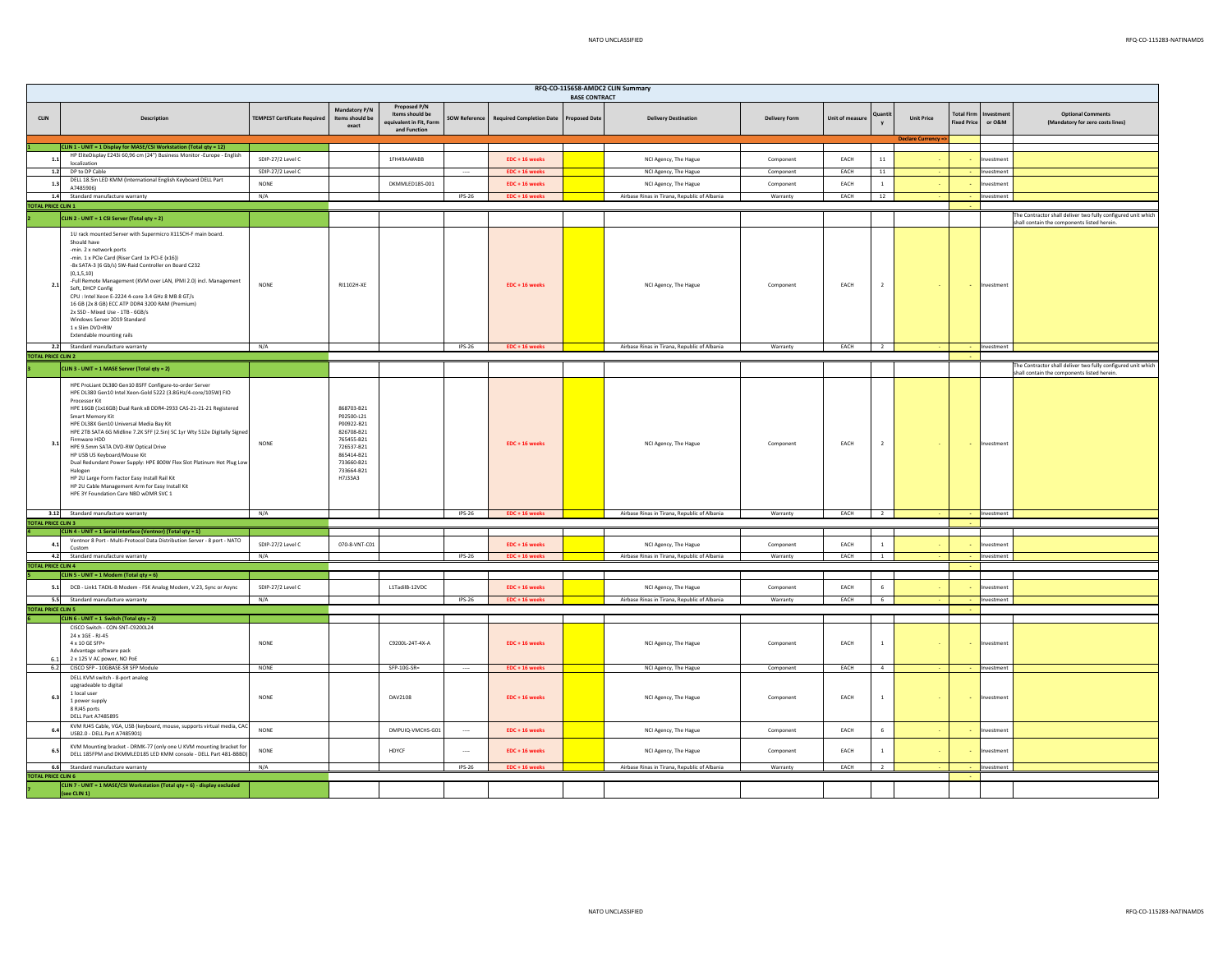| 71                        | HP Z2 Mini G5 Workstation with NVIDIA Quadro P620<br>CPU: Intel Core i7-10700, 2.9 GHz<br>RAM: 16GB DDR4<br>GPU: NVIDIA Quadro P620<br>SSD: 512-GB HP Z Turbo Drive PCIe<br>OS: Windows 10<br>HP USB Business Keyboard, HP USB Optical Mouse | SDIP-27/2 Level C | 2X3JOUT#ABA           |               | EDC + 16 weeks   | NCI Agency, The Hague                        | Component                       | EACH                |                         | <b>A</b> | <b>Service</b> | Investment | The Contractor shall deliver six fully configured unit which<br>shall contain the components listed herein |
|---------------------------|----------------------------------------------------------------------------------------------------------------------------------------------------------------------------------------------------------------------------------------------|-------------------|-----------------------|---------------|------------------|----------------------------------------------|---------------------------------|---------------------|-------------------------|----------|----------------|------------|------------------------------------------------------------------------------------------------------------|
|                           | <b>HP B300 PC</b><br>Mounting bracket for Vesa Sleeve                                                                                                                                                                                        | N/A               | <b>HP B300 PC</b>     | $\sim$        | $EDC + 16$ weeks | NCI Agency, The Hague                        | Component                       | EACH                | 6                       | $\sim$   | $\sim$         | Investment |                                                                                                            |
| 7.3                       | HP Z2 Vesa Sleeve                                                                                                                                                                                                                            | N/A               | Y7B61AA               | $\sim$        | EDC + 16 weeks   | NCI Agency, The Hague                        | Component                       | EACH                | 6                       |          | $\sim$         | Investment |                                                                                                            |
|                           | 7.4 Standard manufacture warranty                                                                                                                                                                                                            | N/A               |                       | $IPS-26$      | EDC + 16 weeks   | Airbase Rinas in Tirana, Republic of Albania | Warranty                        | EACH                | 6                       |          | <b>Service</b> | Investment |                                                                                                            |
| <b>TOTAL PRICE CLIN 7</b> |                                                                                                                                                                                                                                              |                   |                       |               |                  |                                              |                                 |                     |                         |          | <b>College</b> |            |                                                                                                            |
|                           | CLIN 8 - UNIT = 1 Server Rack Cabinet (Total qty = 1)                                                                                                                                                                                        |                   |                       |               |                  |                                              |                                 |                     |                         |          |                |            |                                                                                                            |
| 8.1                       | Server Rack - 42U, Robust cabinet with solid side panels, front and rear                                                                                                                                                                     | N/A               | SC42U60100SMMSM<br>NK |               | $EDC + 16$ weeks | NCI Agency, The Hague                        | Component                       | EACH                |                         |          |                | Investment |                                                                                                            |
|                           | 8.2 4-Loop Jumper Ring Panel                                                                                                                                                                                                                 | N/A               | RKT14JRP              | $\sim$        | $EDC + 16$ weeks | NCI Agency, The Hague                        | Component                       | EACH                | $\overline{\mathbf{3}}$ |          |                | Investment |                                                                                                            |
| 8.3                       | Earthing Bar (For rack cabinets)                                                                                                                                                                                                             | N/A               | 826-2868              | $\sim$        | $EDC + 16$ weeks | NCI Agency, The Hague                        | Component                       | EACH                | $\sim$                  |          | $\sim$         | Investment |                                                                                                            |
| 8.4                       | Earthing Kit (for rack cabinets)                                                                                                                                                                                                             | N/A               | 826-2865              | $\sim$        | EDC + 16 weeks   | NCI Agency, The Hague                        | Component                       | EACH                | 10                      | - 1      | <b>Section</b> | Investment |                                                                                                            |
| 8.5                       | Filler panel 1U - RMTB01                                                                                                                                                                                                                     | N/A               | 5975SB0063962         | $\sim$        | $EDC + 16$ weeks | NCI Agency, The Hague                        | Component                       | EACH                | 10                      |          |                | Investment |                                                                                                            |
| 8.6                       | Filler panel 2U - RMTB02                                                                                                                                                                                                                     | N/A               | 5975SB0063963         | $\sim$        | $EDC + 16$ weeks | NCI Agency, The Hague                        | Component                       | EACH                | 10                      |          | <b>Section</b> | Investment |                                                                                                            |
| 8.7                       | <b>Fixed Shelf</b>                                                                                                                                                                                                                           | N/A               | RM410-R2              | $\sim$        | $EDC + 16$ weeks | NCI Agency, The Hague                        | Component                       | EACH                | $\mathbf{R}$            |          |                | Investment |                                                                                                            |
| 8.8                       | Heavy-Duty Rackmount Shelf, Elite series 30" D Heavy duty vented shelf                                                                                                                                                                       | N/A               | RMTS00                | $\sim$        | $EDC + 16$ weeks | NCI Agency, The Hague                        | Component                       | EACH                | $\mathbf{R}$            |          |                | Investment |                                                                                                            |
| 8.9                       | Hook & Loop Bundle Wrap (4.5m)                                                                                                                                                                                                               | N/A               | FT9545A               | $\sim$        | $EDC + 16$ weeks | NCI Agency, The Hague                        | Component                       | EACH                | $\overline{2}$          |          | <b>A</b>       | Investment |                                                                                                            |
| 8.10                      | Horizontal Cable Manager, Brush Style, 1U                                                                                                                                                                                                    | N/A               | <b>RMT701</b>         | $\sim$        | $EDC + 16$ weeks | NCI Agency, The Hague                        | Component                       | EACH                | $\overline{\mathbf{3}}$ |          | <b>A</b>       | Investment |                                                                                                            |
| 8.11                      | Smart-UPS 2200VA LCD RM 2U 230V with Network Card                                                                                                                                                                                            | <b>NONE</b>       | MT2200RMI2UNC         |               | EDC + 16 weeks   | NCI Agency, The Hague                        | Component                       | EACH                | $\overline{1}$          |          |                | Investment |                                                                                                            |
| 8.12                      | Power Cord C13 to C14, 2.5m, for UPS                                                                                                                                                                                                         | <b>NONE</b>       | AP9870                | $\sim$        | EDC + 16 weeks   | NCI Agency, The Hague                        | Component                       | EACH                | 6                       |          | $\sim$         | Investment |                                                                                                            |
|                           | 8.13 M6 Cage - Nuts and Screws (20 Pcs)                                                                                                                                                                                                      | N/A               | <b>RM408</b>          | $\sim$        | EDC + 16 weeks   | NCI Agency, The Hague                        | Component                       | EACH                | 5                       |          | <b>Section</b> | Investment |                                                                                                            |
| 8.14                      | Power bar - Standard DIN 49 440 - 5 outputs, Vertiv Knürr DIS Rack PDU,<br>Protector FI/LS, 0U/1U, input Schuko 230V 16A, outputs (5)Schuko                                                                                                  | NONE              | 033100051             | $\sim$        | EDC + 16 weeks   | NCI Agency, The Hague                        | Component                       | EACH                | $\overline{2}$          | $\sim$   | $\sim$         | Investment |                                                                                                            |
| 8.15                      | RaceWay Covers W Black "66 L X 2" W                                                                                                                                                                                                          | N/A               | RMT311A-R2            | $\sim$        | $EDC + 16$ weeks | NCI Agency, The Hague                        | Component                       | EACH                | $\overline{2}$          |          |                | Investment |                                                                                                            |
| 8.16                      | Slotted-Duct Raceway - Black Raceway 170x51x51mm                                                                                                                                                                                             | N/A               | RMT301A-R2            | $\sim$        | $EDC + 16$ weeks | NCI Agency, The Hague                        | Component                       | EACH                | $\overline{2}$          |          |                | Investment |                                                                                                            |
|                           | 8.17 Standard manufacture warranty                                                                                                                                                                                                           | N/A               |                       | <b>IPS-26</b> | EDC + 16 weeks   | Airbase Rinas in Tirana, Republic of Albania | Warranty                        | EACH                | $\overline{1}$          |          |                | Investment |                                                                                                            |
| <b>TOTAL PRICE CLIN 8</b> |                                                                                                                                                                                                                                              |                   |                       |               |                  |                                              |                                 |                     |                         |          |                |            |                                                                                                            |
|                           | <b>CLIN 9 - IPS Services and Documentation</b>                                                                                                                                                                                               |                   |                       | Para 4        |                  |                                              |                                 |                     |                         |          |                |            |                                                                                                            |
|                           | 12.1 Inventory                                                                                                                                                                                                                               |                   |                       | Para 4.4      | EDC + 13 weeks   | NCI Agency, The Hague                        | Flectronic file                 | database            | $\overline{1}$          |          | <b>Service</b> | Investment |                                                                                                            |
| 12.2                      | Documentation (COTS and Non-COTS; Support plan; OEM manual;<br><b>TEMPEST Certificate)</b>                                                                                                                                                   |                   |                       | Para 4.3      | EDC + 16 weeks   | NCI Agency, The Hague                        | Electronic file and hard copies | set of documents    | $\overline{1}$          |          |                | Investment |                                                                                                            |
|                           | 12.3 Shipment                                                                                                                                                                                                                                |                   |                       | Para 4.2      | EDC + 16 weeks   | NCI Agency, The Hague                        | Services                        | set of activities 1 |                         |          | $\sim$         | Investment |                                                                                                            |
| <b>TOTAL PRICE CLIN 9</b> |                                                                                                                                                                                                                                              |                   |                       |               |                  |                                              |                                 |                     |                         |          | <b>Section</b> |            |                                                                                                            |
|                           | <b>Total Firm Fixed Price-Base Contract</b>                                                                                                                                                                                                  |                   |                       |               |                  |                                              |                                 |                     |                         |          | $\sim$         |            |                                                                                                            |
|                           |                                                                                                                                                                                                                                              |                   |                       |               |                  |                                              |                                 |                     |                         |          |                |            |                                                                                                            |

|                            | <b>OPTIONAL CLINS-Non-Evaluated</b>                                                                                                                                                                                                                                                                                                                                                                                                |                                     |                                           |                                                                             |               |                                        |  |                                              |                      |                 |                |                          |                                                    |            |                                                                                                                                                           |
|----------------------------|------------------------------------------------------------------------------------------------------------------------------------------------------------------------------------------------------------------------------------------------------------------------------------------------------------------------------------------------------------------------------------------------------------------------------------|-------------------------------------|-------------------------------------------|-----------------------------------------------------------------------------|---------------|----------------------------------------|--|----------------------------------------------|----------------------|-----------------|----------------|--------------------------|----------------------------------------------------|------------|-----------------------------------------------------------------------------------------------------------------------------------------------------------|
| <b>CLIN</b>                | <b>Description</b>                                                                                                                                                                                                                                                                                                                                                                                                                 | <b>TEMPEST Certificate Required</b> | Mandatory P/N<br>Items should be<br>exact | Proposed P/N<br>Items should be<br>equivaalent in Fit, Form<br>and Function |               | SOW Reference Required Completion Date |  | <b>Delivery Destination</b>                  | <b>Delivery Form</b> | Unit of measure | Quantit        | <b>Unit Price</b>        | <b>Total Firm Investment</b><br><b>Fixed Price</b> | or O&M     | <b>Optional Comments</b><br>(Mandatory for zero costs lines)                                                                                              |
|                            |                                                                                                                                                                                                                                                                                                                                                                                                                                    |                                     |                                           |                                                                             |               |                                        |  |                                              |                      |                 |                | <b>Declare Currency:</b> |                                                    |            |                                                                                                                                                           |
|                            | <b>CLIN 10 - UNIT = 1 Serial interface (Ventnor) (Total gty = 1)</b>                                                                                                                                                                                                                                                                                                                                                               |                                     |                                           |                                                                             |               |                                        |  |                                              |                      |                 |                |                          |                                                    |            |                                                                                                                                                           |
| 10.1                       | Ventnor 8 Port - Multi-Protocol Data Distribution Server - 8 port - NATO<br>Custom                                                                                                                                                                                                                                                                                                                                                 | SDIP-27/2 Level C                   | 070-8-VNT-C01                             |                                                                             |               | <b>Option Exercise + 16 weeks</b>      |  | NCI Agency, The Hague                        | Component            | EACH            |                |                          |                                                    | Investment |                                                                                                                                                           |
| 10.2                       | Standard manufacture warranty                                                                                                                                                                                                                                                                                                                                                                                                      | N/A                                 |                                           |                                                                             | <b>IPS-26</b> | <b>Option Exercise + 16 weeks</b>      |  | Airbase Rinas in Tirana, Republic of Albania | Warranty             | EACH            |                |                          | $\sim$                                             | Investment |                                                                                                                                                           |
| <b>TOTAL PRICE CLIN 10</b> |                                                                                                                                                                                                                                                                                                                                                                                                                                    |                                     |                                           |                                                                             |               |                                        |  |                                              |                      |                 |                |                          |                                                    |            |                                                                                                                                                           |
|                            | <b>CLIN 11 - UNIT = 1 Display for BPD Workstation (Total qty = 1)</b>                                                                                                                                                                                                                                                                                                                                                              |                                     |                                           |                                                                             |               |                                        |  |                                              |                      |                 |                |                          |                                                    |            |                                                                                                                                                           |
| 11.1                       | HP EliteDisplay E243i 60,96 cm (24") Business Monitor -Europe - English<br>localization                                                                                                                                                                                                                                                                                                                                            | SDIP-27/2 Level C                   |                                           | 1FH49AA#ABB                                                                 |               | <b>Option Exercise + 16 weeks</b>      |  | NCI Agency, The Hague                        | Component            | EACH            |                |                          |                                                    | Investment |                                                                                                                                                           |
| 11.2                       | DP to DP Cable                                                                                                                                                                                                                                                                                                                                                                                                                     | SDIP-27/2 Level C                   |                                           |                                                                             | $\sim$        | <b>Option Exercise + 16 weeks</b>      |  | NCI Agency, The Hague                        | Component            | EACH            | $\overline{1}$ |                          |                                                    | Investment |                                                                                                                                                           |
| 11.3                       | Standard manufacture warranty                                                                                                                                                                                                                                                                                                                                                                                                      | N/A                                 |                                           |                                                                             | <b>IPS-26</b> | <b>Option Exercise + 16 weeks</b>      |  | Airbase Rinas in Tirana, Republic of Albania | Warranty             | EACH            |                |                          |                                                    | Investment |                                                                                                                                                           |
| <b>TOTAL PRICE CLIN 11</b> |                                                                                                                                                                                                                                                                                                                                                                                                                                    |                                     |                                           |                                                                             |               |                                        |  |                                              |                      |                 |                |                          |                                                    |            |                                                                                                                                                           |
|                            | <b>CLIN 12 - UNIT = 1 BPD Workstation (Total gty = 1)</b>                                                                                                                                                                                                                                                                                                                                                                          |                                     |                                           |                                                                             |               |                                        |  |                                              |                      |                 |                |                          |                                                    |            |                                                                                                                                                           |
| 12.2                       | DELL Wyse 5070 Thin Client<br>Intel Celeron™ J4105 (4 cores/4 MB/4 TB/tot 2.5 GHz/10 W)<br>Windows 10 IoT 64-bit LTSC 2019, English and French<br>Wyse 5070 thin client, Intel® Celeron® processor J4105, 32 GB eMMC<br>4 GB, 1 x 4 GB, 2400 MHz DDR4 memory<br>32 GB eMMC included in chassis<br>DELL MS116 optical mouse, black<br>DELL Wyse 5070 thin client vertical stand<br>No wireless function<br>65W power adapter, 3-pin | SDIP-27/2 Level C                   |                                           | DEL-1001805132054                                                           |               | <b>Option Exercise + 16 weeks</b>      |  | NCI Agency, The Hague                        | Component            | EACH            |                |                          |                                                    |            | Upon Purchaser Option exercise, the Contractor shall delive<br>Investment one fully configured units which shall contain the<br>components listed herein. |
|                            | 12.2 DELL Keyboard KB216 USB OWERTY US International                                                                                                                                                                                                                                                                                                                                                                               | SDIP-27/2 Level C                   |                                           | DEL-580-ADHK                                                                |               | Option Exercise + 16 weeks             |  | NCI Agency, The Hague                        | Component            | EACH            | $\overline{1}$ |                          |                                                    | Investment |                                                                                                                                                           |
| 12.3                       | Standard manufacture warranty                                                                                                                                                                                                                                                                                                                                                                                                      | N/A                                 |                                           |                                                                             | $IPS-26$      | Option Exercise + 16 weeks             |  | Airbase Rinas in Tirana, Republic of Albania | Warranty             | EACH            | $\overline{1}$ |                          |                                                    | Investment |                                                                                                                                                           |
| <b>TOTAL PRICE CLIN 12</b> |                                                                                                                                                                                                                                                                                                                                                                                                                                    |                                     |                                           |                                                                             |               |                                        |  |                                              |                      |                 |                |                          |                                                    |            |                                                                                                                                                           |
| 13                         | CLIN 13 - UNIT = 1 BPD Server (Total qty = 1)                                                                                                                                                                                                                                                                                                                                                                                      |                                     |                                           |                                                                             |               |                                        |  |                                              |                      |                 |                |                          |                                                    |            | Upon Purchaser Option exercise, the Contractor shall delive<br>one fully configured units which shall contain the<br>components listed herein.            |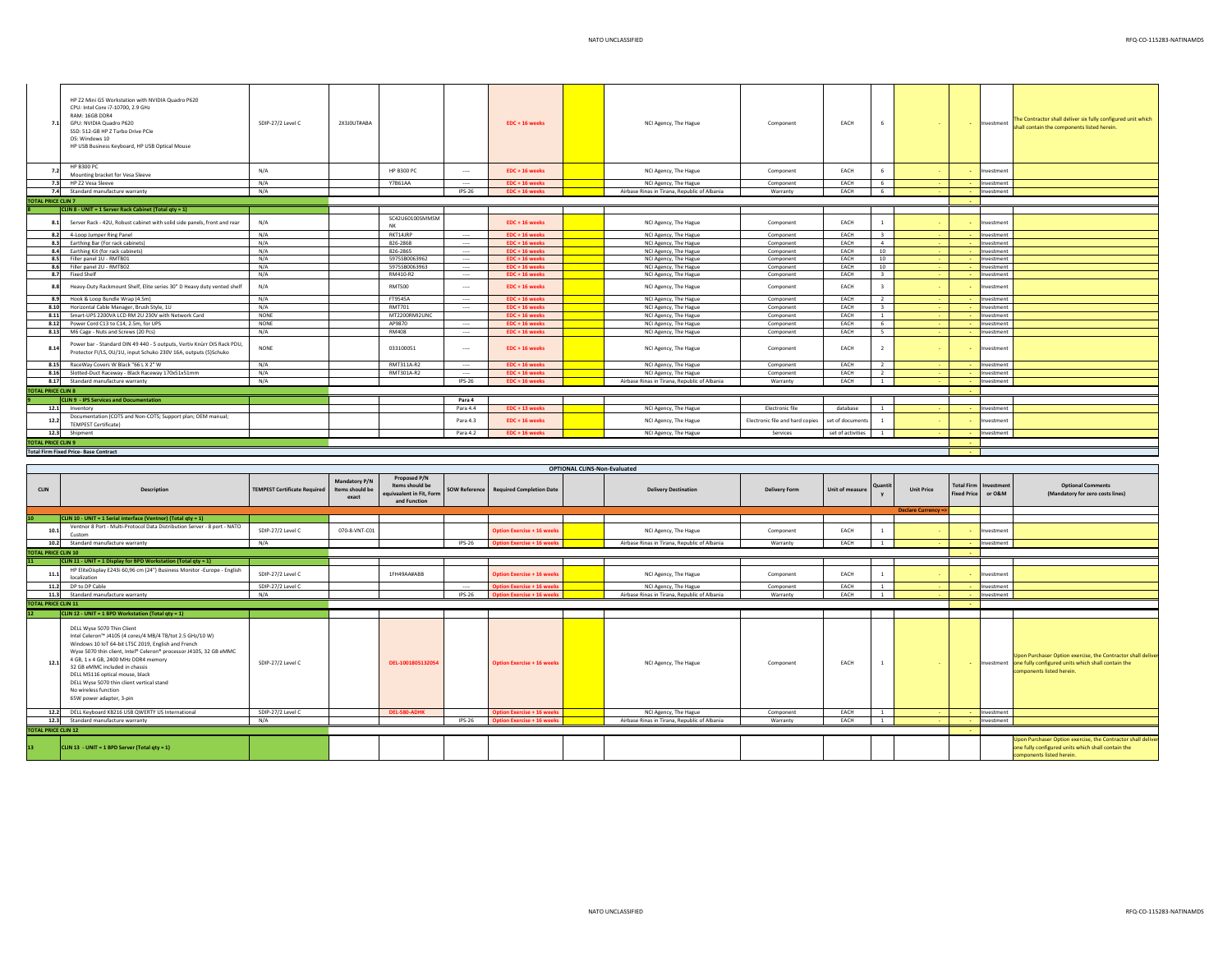| 13.1                       | Oracle Netra SPARC S7-2<br>1x Netra SPARC S7-2: AC base with 1 SPARC S7 8 core 4.27 GHz processor<br>2x Power cord: Sun Rack jumper straight 3 meters C14 plug C13 connector<br>15 A<br>4x One 16 GB DDR4-2400 single-rank registered DIMM<br>2x One 800 GB 2.5 inch SAS SSD with Marlin Bracket<br>1x Sun Dual 10GbE SFP+ PCIe Low Profile Adapter<br>2x Sun 10Gbps Dual Rate SFP+ SR 2<br>6x 2.5-inch HDD filler panel<br>1x Oracle Solaris with fallback-boot image and Oracle VM Server for<br>SPARC preinstall<br>4x Memory filler panels<br>1x Sun Power cord Jumper 2 meters C14 plug C13 connector, 10A<br>1x External USB DVD drive with AC adapter Prod Cat: L                                                                                                                                                                                                                                                                                                                                                                                              | SDIP-27/2 Level C        | 7113613        |                | <b>Option Exercise + 16 weeks</b>                                      | NCI Agency, The Hague                          | Component              | EACH         |                         | $\sim$ | Investment |                                                                                                                                                             |
|----------------------------|-----------------------------------------------------------------------------------------------------------------------------------------------------------------------------------------------------------------------------------------------------------------------------------------------------------------------------------------------------------------------------------------------------------------------------------------------------------------------------------------------------------------------------------------------------------------------------------------------------------------------------------------------------------------------------------------------------------------------------------------------------------------------------------------------------------------------------------------------------------------------------------------------------------------------------------------------------------------------------------------------------------------------------------------------------------------------|--------------------------|----------------|----------------|------------------------------------------------------------------------|------------------------------------------------|------------------------|--------------|-------------------------|--------|------------|-------------------------------------------------------------------------------------------------------------------------------------------------------------|
|                            | 13.2 Standard manufacture warranty                                                                                                                                                                                                                                                                                                                                                                                                                                                                                                                                                                                                                                                                                                                                                                                                                                                                                                                                                                                                                                    | N/A                      |                | <b>IPS-26</b>  | <b>Option Exercise + 16 weeks</b>                                      | Airbase Rinas in Tirana, Republic of Albania   | Warranty               | EACH         | <sup>1</sup>            |        | Investment |                                                                                                                                                             |
| <b>TOTAL PRICE CLIN 13</b> |                                                                                                                                                                                                                                                                                                                                                                                                                                                                                                                                                                                                                                                                                                                                                                                                                                                                                                                                                                                                                                                                       |                          |                |                |                                                                        |                                                |                        |              |                         |        |            |                                                                                                                                                             |
| 14                         | CLIN 14 - UNIT = 1 Server Rack Cabinet TEMPEST C (Total qty = 1)                                                                                                                                                                                                                                                                                                                                                                                                                                                                                                                                                                                                                                                                                                                                                                                                                                                                                                                                                                                                      |                          |                |                |                                                                        |                                                |                        |              |                         |        |            |                                                                                                                                                             |
| 14.1                       | SDIP-27/2 Level C<br>Based on 42U<br>· Dimensions: 800 x 2057 x 1000 (wxhxd) 42HE<br>· Colour: RAL 7035, 7021, Weight: Approx. 150kg<br>. Fan top cover with 3x temperature-controlled fans & Dust filters<br>. Front and rear key-lockable doors with 4-point latching, 180° hinge,<br>lever handle and screw-fixed side panels.<br>O front: hinge to the left when viewed from the front.<br>O back: hinge to the right when viewed from back<br>. 2x pairs of 19" frames - for front and rear 19" rack-mounting with<br>30x sets equipment mounting screws.<br>· 4x adjustable feet<br>• 1x TEMPEST AC mains filter, 230VAC +/- 10% 50Hz, 10Amp - singlephase<br>input. [main and redundancy]. 1x SCHUKO plug with 3m<br>shielded cable each.<br>. Filter connected to 1x 10A PDU of min 9x SCHUKO outlets; Central<br>Earthing [grounding] point.<br>· TEMPEST I/O interface panel:<br>o 6x LC duplex fibre bulkhead connectors<br>o 10x Neutrik shielded RJ45 bulkhead connectors<br>Interface panel on the roof of the cabinet<br>14.2 4-Loop Jumper Ring Panel | SDIP-27/2 Level C<br>N/A | RKT14JRP       | $\sim$         | <b>Option Exercise + 16 weeks</b><br><b>Option Exercise + 16 weeks</b> | NCI Agency, The Hague<br>NCI Agency, The Hague | Component<br>Component | EACH<br>EACH | $\overline{\mathbf{3}}$ |        | Investment | Upon Purchaser Option exercise, the Contractor shall deliver<br>- Investment one fully configured unit which shall contain the<br>components listed herein. |
| 14.3                       | Earthing Bar (For rack cabinets)                                                                                                                                                                                                                                                                                                                                                                                                                                                                                                                                                                                                                                                                                                                                                                                                                                                                                                                                                                                                                                      | N/A                      | 826-2868       | $\sim$         | <b>Option Exercise + 16 weeks</b>                                      | NCI Agency, The Hague                          | Component              | EACH         | $\sim$                  |        | Investment |                                                                                                                                                             |
| 14.4                       | Earthing Kit (for rack cabinets)                                                                                                                                                                                                                                                                                                                                                                                                                                                                                                                                                                                                                                                                                                                                                                                                                                                                                                                                                                                                                                      | N/A                      | 826-2865       | $\sim$         | <b>Option Exercise + 16 weeks</b>                                      | NCI Agency, The Hague                          | Component              | EACH         | 10                      |        | Investment |                                                                                                                                                             |
|                            | 14.5 Filler panel 1U - RMTB01                                                                                                                                                                                                                                                                                                                                                                                                                                                                                                                                                                                                                                                                                                                                                                                                                                                                                                                                                                                                                                         | N/A                      | 5975SB0063962  | <b>Service</b> | <b>Option Exercise + 16 weeks</b>                                      | NCI Agency, The Hague                          | Component              | EACH         | 10                      |        | Investment |                                                                                                                                                             |
| 14.6                       | Filler panel 2U - RMTB02                                                                                                                                                                                                                                                                                                                                                                                                                                                                                                                                                                                                                                                                                                                                                                                                                                                                                                                                                                                                                                              | N/A                      | 5975SB0063963  | $\sim$         | <b>Option Exercise + 16 weeks</b>                                      | NCI Agency, The Hague                          | Component              | EACH         | 10                      |        | Investment |                                                                                                                                                             |
| 14.7                       | Hook & Loop Bundle Wrap (4.5m)                                                                                                                                                                                                                                                                                                                                                                                                                                                                                                                                                                                                                                                                                                                                                                                                                                                                                                                                                                                                                                        | N/A                      | <b>FT9545A</b> | $\sim$         | <b>Option Exercise + 16 weeks</b>                                      | NCI Agency, The Hague                          | Component              | EACH         | 2                       |        | Investment |                                                                                                                                                             |
| 14.8                       | Horizontal Cable Manager, Brush Style, 1U                                                                                                                                                                                                                                                                                                                                                                                                                                                                                                                                                                                                                                                                                                                                                                                                                                                                                                                                                                                                                             | N/A                      | <b>RMT701</b>  | $\sim$         | <b>Option Exercise + 16 weeks</b>                                      | NCI Agency, The Hague                          | Component              | EACH         | $\overline{\mathbf{3}}$ |        | Investment |                                                                                                                                                             |
| 14.9                       | RaceWay Covers W Black "66 L X 2" W                                                                                                                                                                                                                                                                                                                                                                                                                                                                                                                                                                                                                                                                                                                                                                                                                                                                                                                                                                                                                                   | N/A                      | RMT311A-R2     | -              | <b>Option Exercise + 16 weeks</b>                                      | NCI Agency, The Hague                          | Component              | EACH         | 2                       |        | Investment |                                                                                                                                                             |
| 14.10                      | Slotted-Duct Raceway - Black Raceway 170x51x51mm                                                                                                                                                                                                                                                                                                                                                                                                                                                                                                                                                                                                                                                                                                                                                                                                                                                                                                                                                                                                                      | N/A                      | RMT301A-R2     | $\sim$         | <b>Option Exercise + 16 weeks</b>                                      | NCI Agency, The Hague                          | Component              | EACH         | 2                       |        | Investment |                                                                                                                                                             |
| 14.11                      | Standard manufacture warranty                                                                                                                                                                                                                                                                                                                                                                                                                                                                                                                                                                                                                                                                                                                                                                                                                                                                                                                                                                                                                                         | N/A                      |                | IPS-26         | <b>Option Exercise + 16 weeks</b>                                      | Airbase Rinas in Tirana, Republic of Albania   | Warranty               | EACH         | $\mathbf{1}$            |        | Investment |                                                                                                                                                             |
| <b>TOTAL PRICE CLIN 14</b> | <b>Total Firm Fixed Price-Non-Evaluated Options</b>                                                                                                                                                                                                                                                                                                                                                                                                                                                                                                                                                                                                                                                                                                                                                                                                                                                                                                                                                                                                                   |                          |                |                |                                                                        |                                                |                        |              |                         |        |            |                                                                                                                                                             |

**TOTAL**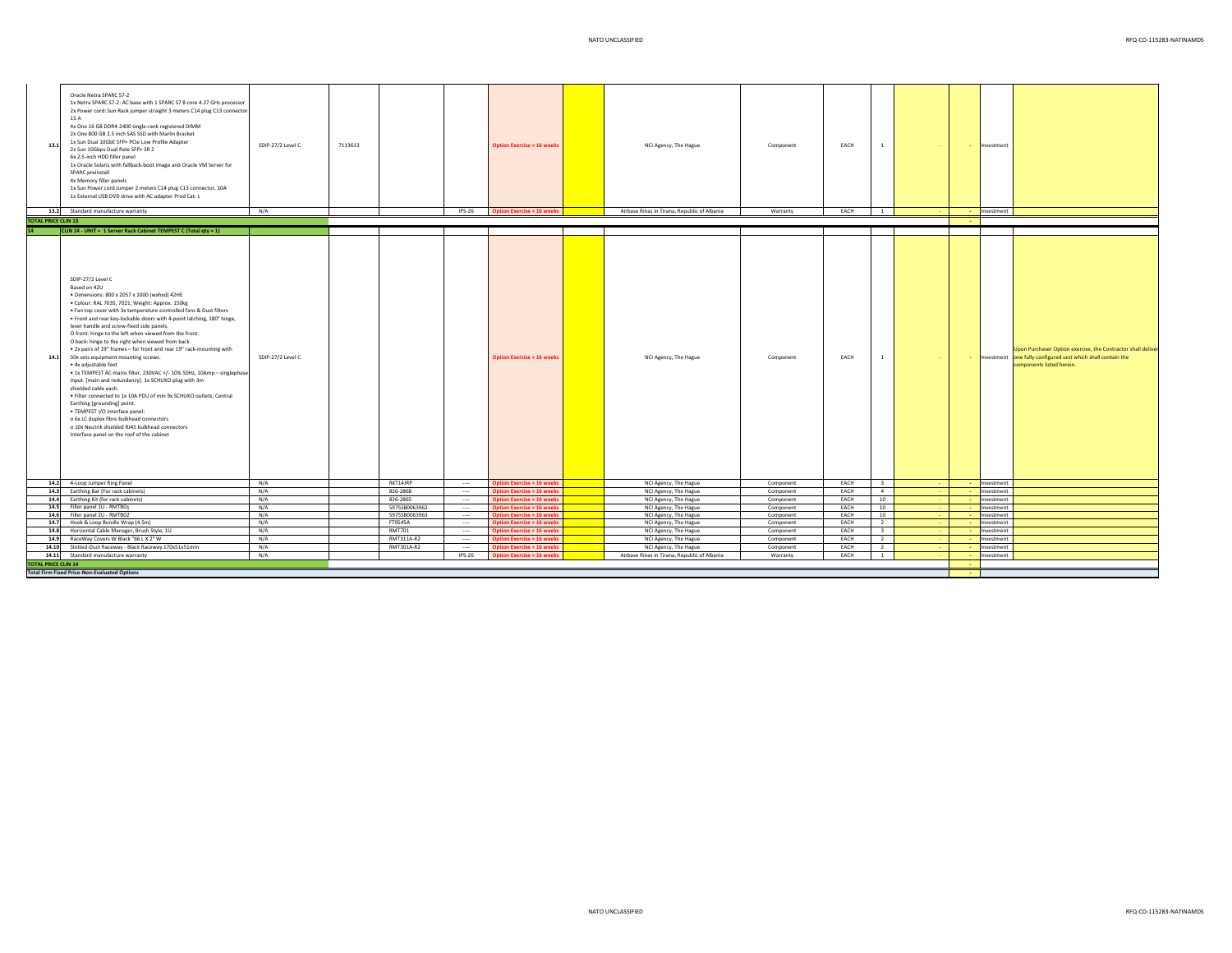|                 |                                                                                                                                                                         |  |  |  |  |  |  |  | Man-Days Man-Days Man-Days Man-Days Man-Days Man-Days Man-Days Man-Days Man-Days Lab-rate Lab-rate Lab-rate Lab-rate Lab-rate Lab-rate Lab-rate Lab-rate Lab-rate Lab-rate Lab-rate Lab-rate Lab-rate Lab-rate Lab-rate Lab-ra |  |  |  | <b>Expat Allowance</b> |  | Fully burdened Subcontracted/Name of |
|-----------------|-------------------------------------------------------------------------------------------------------------------------------------------------------------------------|--|--|--|--|--|--|--|--------------------------------------------------------------------------------------------------------------------------------------------------------------------------------------------------------------------------------|--|--|--|------------------------|--|--------------------------------------|
|                 | 1 LabourCategory - Currency 2022 2023 2024 2025 2026 2027 2028 2029 2030 2031 2022 2023 2024 2025 2026 2027 2028 2029 2030 2031 Extended.cost (ONLYifapplicable) Profit |  |  |  |  |  |  |  |                                                                                                                                                                                                                                |  |  |  |                        |  | Subcontractor                        |
| <b>CLIN 9.1</b> | Insert Labour category name here                                                                                                                                        |  |  |  |  |  |  |  |                                                                                                                                                                                                                                |  |  |  |                        |  |                                      |
| <b>CLIN 9.2</b> | Insert Labour category name here                                                                                                                                        |  |  |  |  |  |  |  |                                                                                                                                                                                                                                |  |  |  |                        |  |                                      |
| <b>CLIN 9.3</b> | Insert Labour category name here                                                                                                                                        |  |  |  |  |  |  |  |                                                                                                                                                                                                                                |  |  |  |                        |  |                                      |
|                 |                                                                                                                                                                         |  |  |  |  |  |  |  |                                                                                                                                                                                                                                |  |  |  |                        |  |                                      |
|                 |                                                                                                                                                                         |  |  |  |  |  |  |  |                                                                                                                                                                                                                                |  |  |  |                        |  |                                      |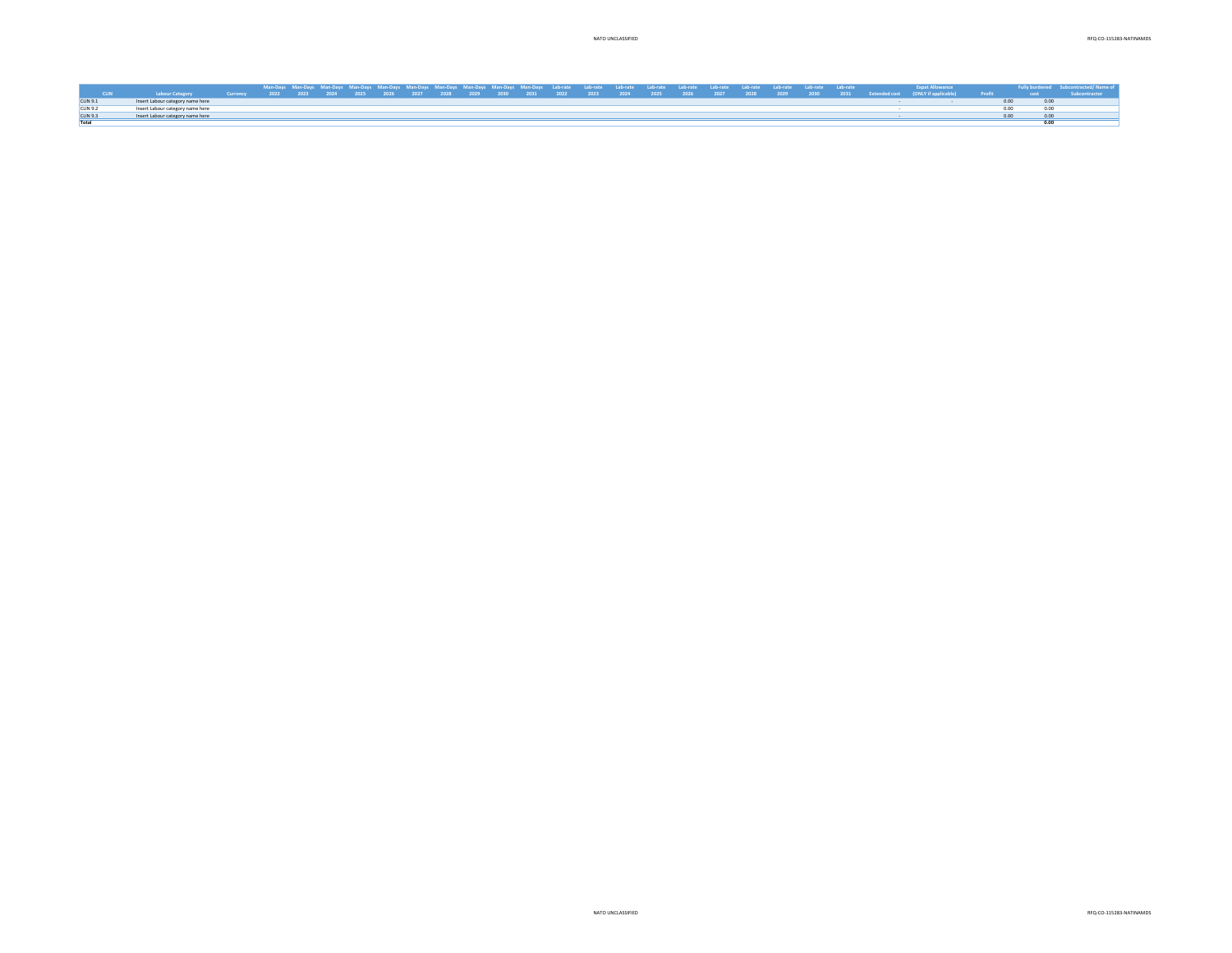|                 |                                 |                                      |                                                                                                                          |  |  |  |  |  |  |  |  |  |  |      |                   | Quantity Quantity Quantity Quantity Quantity Quantity Quantity Quantity Quantity Quantity Quantity Quantity Quantity Quantity Quantity Quantity Quantity Quantity Quantity Quantity Quantity Quantity Quantity Quantity Quanti |  |
|-----------------|---------------------------------|--------------------------------------|--------------------------------------------------------------------------------------------------------------------------|--|--|--|--|--|--|--|--|--|--|------|-------------------|--------------------------------------------------------------------------------------------------------------------------------------------------------------------------------------------------------------------------------|--|
|                 | <b>Equipment Name</b>           | <b>Item Description</b>              | Currency 2022 2023 2024 2025 2026 2027 2028 2029 2030 2031 2022 2023 2024 2025 2026 2027 2028 2029 2030 2031 cost Profit |  |  |  |  |  |  |  |  |  |  |      | <b>CONTRACTOR</b> |                                                                                                                                                                                                                                |  |
| <b>CLIN 9.1</b> | Insert Purchased Equipment name | Insert Item Description/Model number |                                                                                                                          |  |  |  |  |  |  |  |  |  |  | 0.00 |                   |                                                                                                                                                                                                                                |  |
| CLIN 9.2        | Insert Purchased Equipment name | Insert Item Description/Model number |                                                                                                                          |  |  |  |  |  |  |  |  |  |  |      |                   |                                                                                                                                                                                                                                |  |
| <b>CLIN 9.3</b> | Insert Purchased Equipment name | Insert Item Description/Model number |                                                                                                                          |  |  |  |  |  |  |  |  |  |  | 0.00 |                   |                                                                                                                                                                                                                                |  |
|                 |                                 |                                      |                                                                                                                          |  |  |  |  |  |  |  |  |  |  |      |                   |                                                                                                                                                                                                                                |  |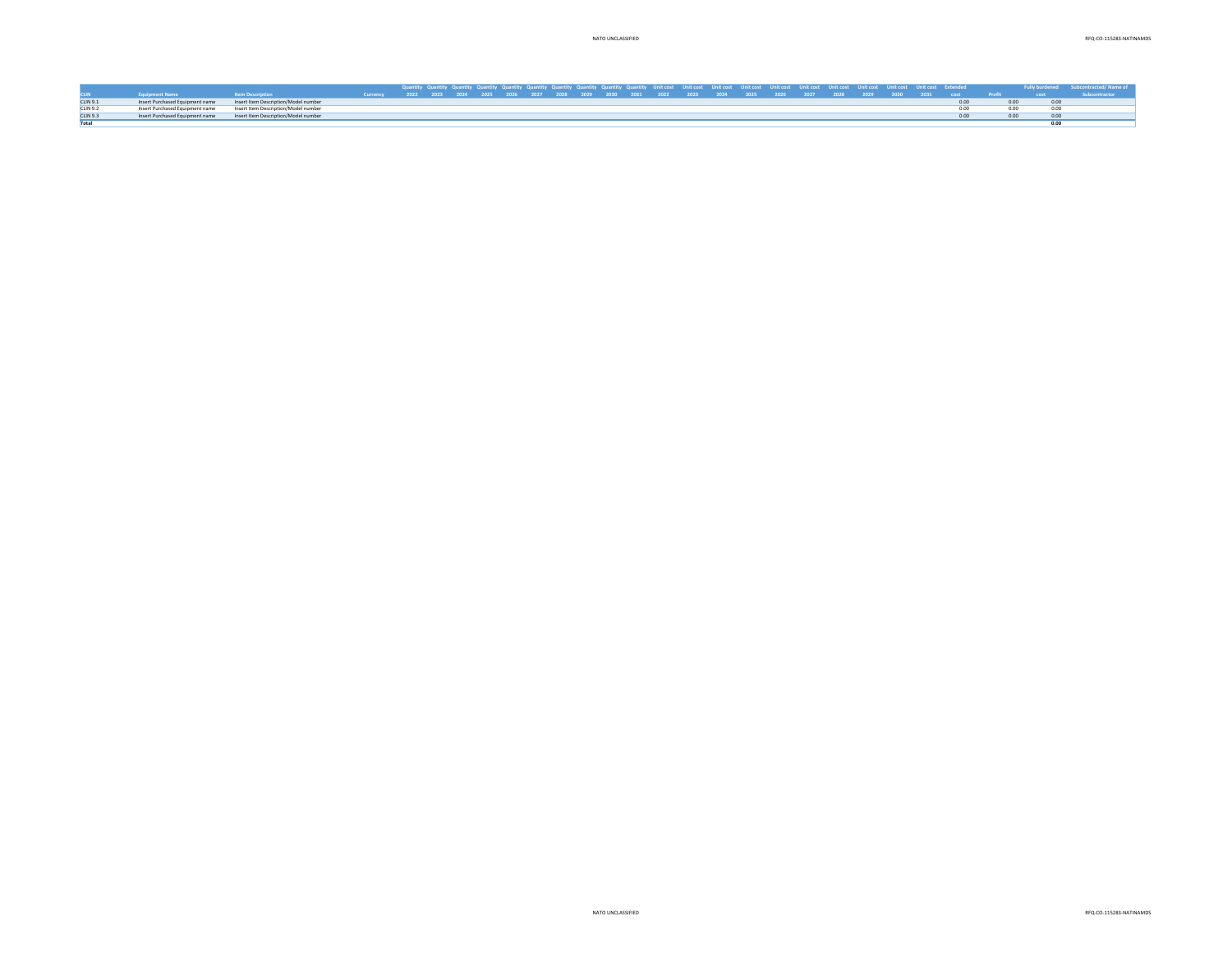|                 |                           |      |                 | Nr of | Nr of  | <b>Nr of Davs</b> |                             |                      |               |      |                   |
|-----------------|---------------------------|------|-----------------|-------|--------|-------------------|-----------------------------|----------------------|---------------|------|-------------------|
| <b>CLIN</b>     | <b>Origin/Destination</b> | Year | <b>Currency</b> | trips | people | per trip          | Cost per roundtrip Per Diem | <b>Extended cost</b> | <b>Profit</b> |      | <b>Total Cost</b> |
| <b>CLIN 9.1</b> | Insert Origin/destination |      |                 |       |        |                   |                             |                      |               | 0.00 | 0.00              |
| CLIN 9.2        | Insert Origin/destination |      |                 |       |        |                   |                             |                      |               | 0.00 | 0.00              |
| <b>CLIN 9.3</b> | Insert Origin/destination |      |                 |       |        |                   |                             | $\sim$               |               | 0.00 | 0.00              |
| Total           |                           |      |                 |       |        |                   |                             |                      |               |      | 0.00              |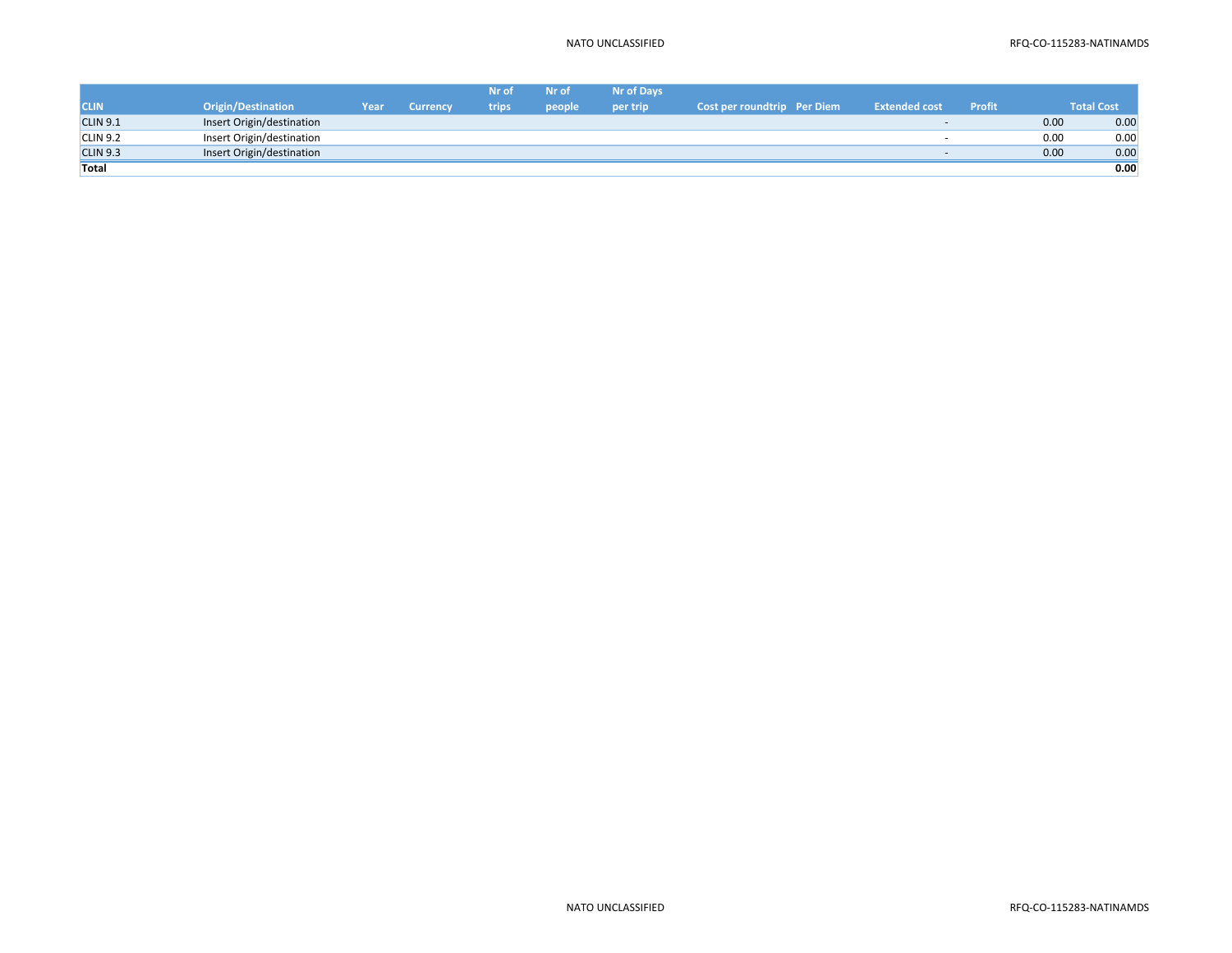|                 |                               |                         |      |                 |                  |                 |           | <b>Extended</b> |        |      |                   |
|-----------------|-------------------------------|-------------------------|------|-----------------|------------------|-----------------|-----------|-----------------|--------|------|-------------------|
| <b>CLIN</b>     | <b>Item Name</b>              | <b>Item Description</b> | Year | <b>Currency</b> | <b>Unit Type</b> | <b>Quantity</b> | Unit cost | cost            | Profit |      | <b>Total Cost</b> |
| <b>CLIN 9.1</b> | Insert Other Direct Cost item |                         |      |                 |                  |                 |           |                 | 0.00   | 0.00 | 0.00              |
| <b>CLIN 9.2</b> | Insert Other Direct Cost item |                         |      |                 |                  |                 |           |                 | 0.00   | 0.00 | 0.00              |
| <b>CLIN 9.3</b> | Insert Other Direct Cost item |                         |      |                 |                  |                 |           |                 | 0.00   | 0.00 | 0.00              |
| Total           |                               |                         |      |                 |                  |                 |           |                 |        |      | 0.00              |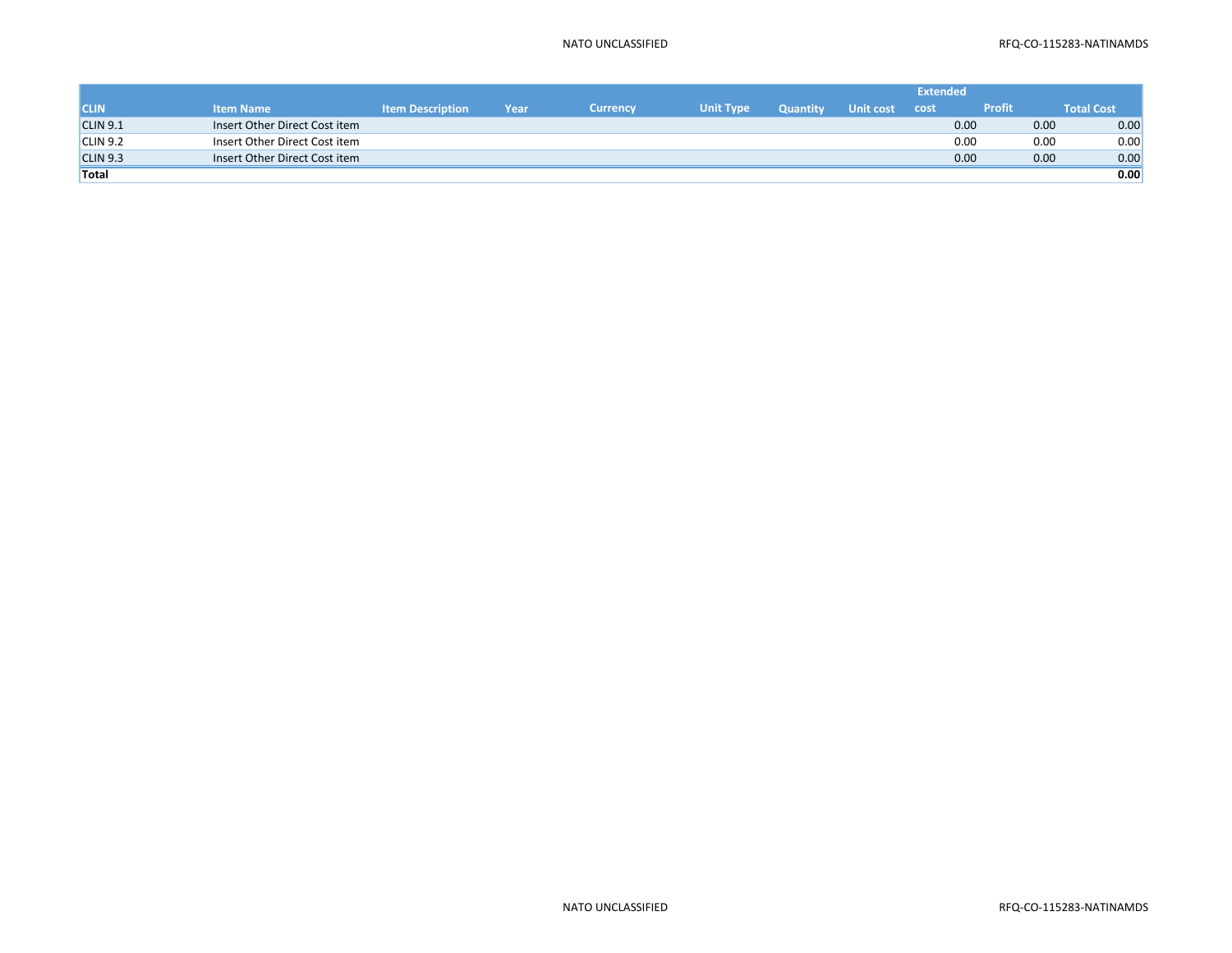| <b>Rate Name</b>   | Rate description* Percentage |    |
|--------------------|------------------------------|----|
| [Insert Rate Name] |                              | 0% |
| [Insert Rate Name] |                              | 0% |
| [Insert Rate Name] |                              | 0% |
|                    |                              |    |
|                    |                              |    |
|                    |                              |    |
|                    |                              |    |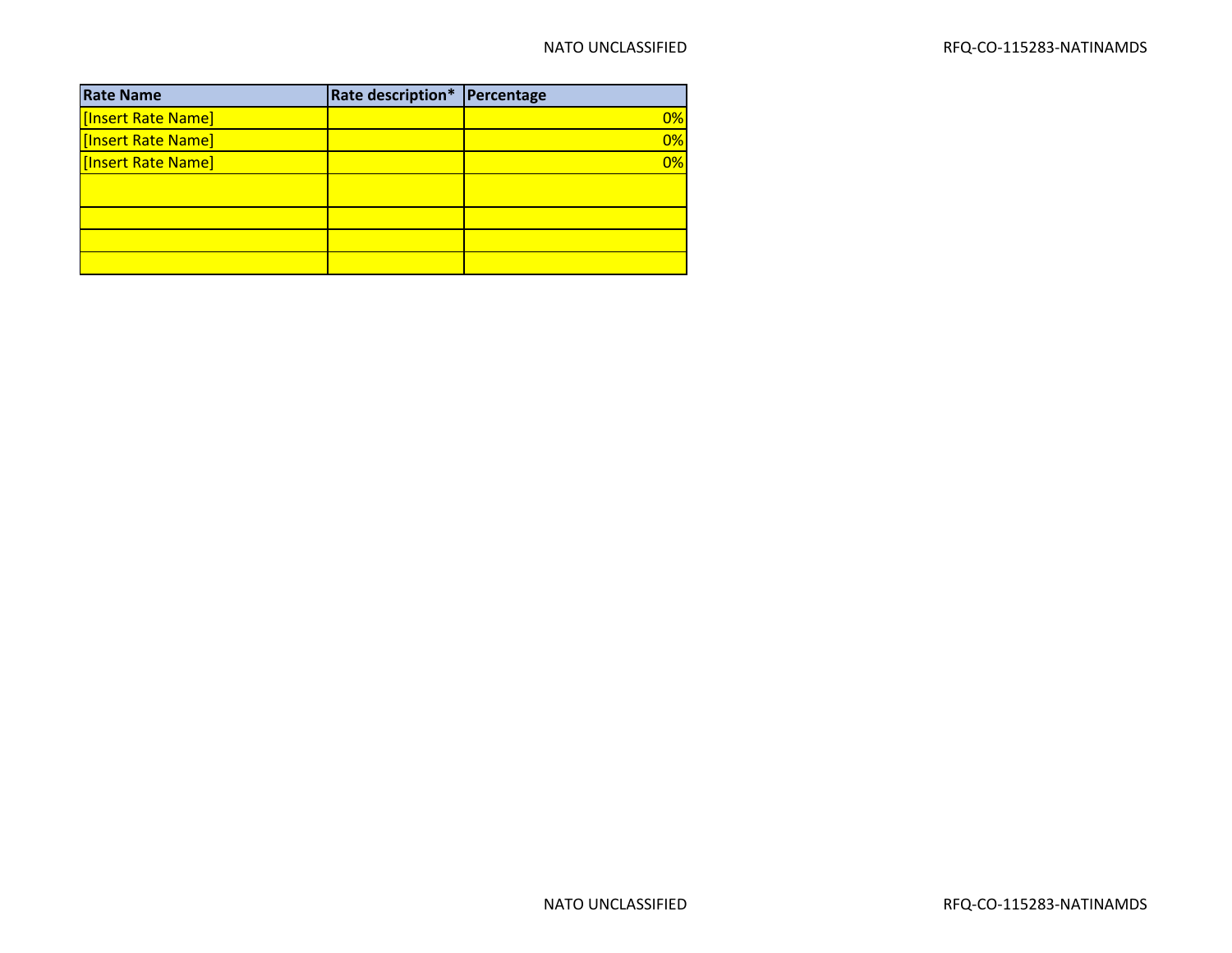# **BOOK II**

# **PROSPECTIVE CONTRACT**

**RFQ- CO-115658-AMDC2 Amendment 1**

**Provision for Hardware for Extension of NATO Integrated Air Defence System (NATINADS) Capability to the Republic of Albania Final Operational Capability (FOC)**

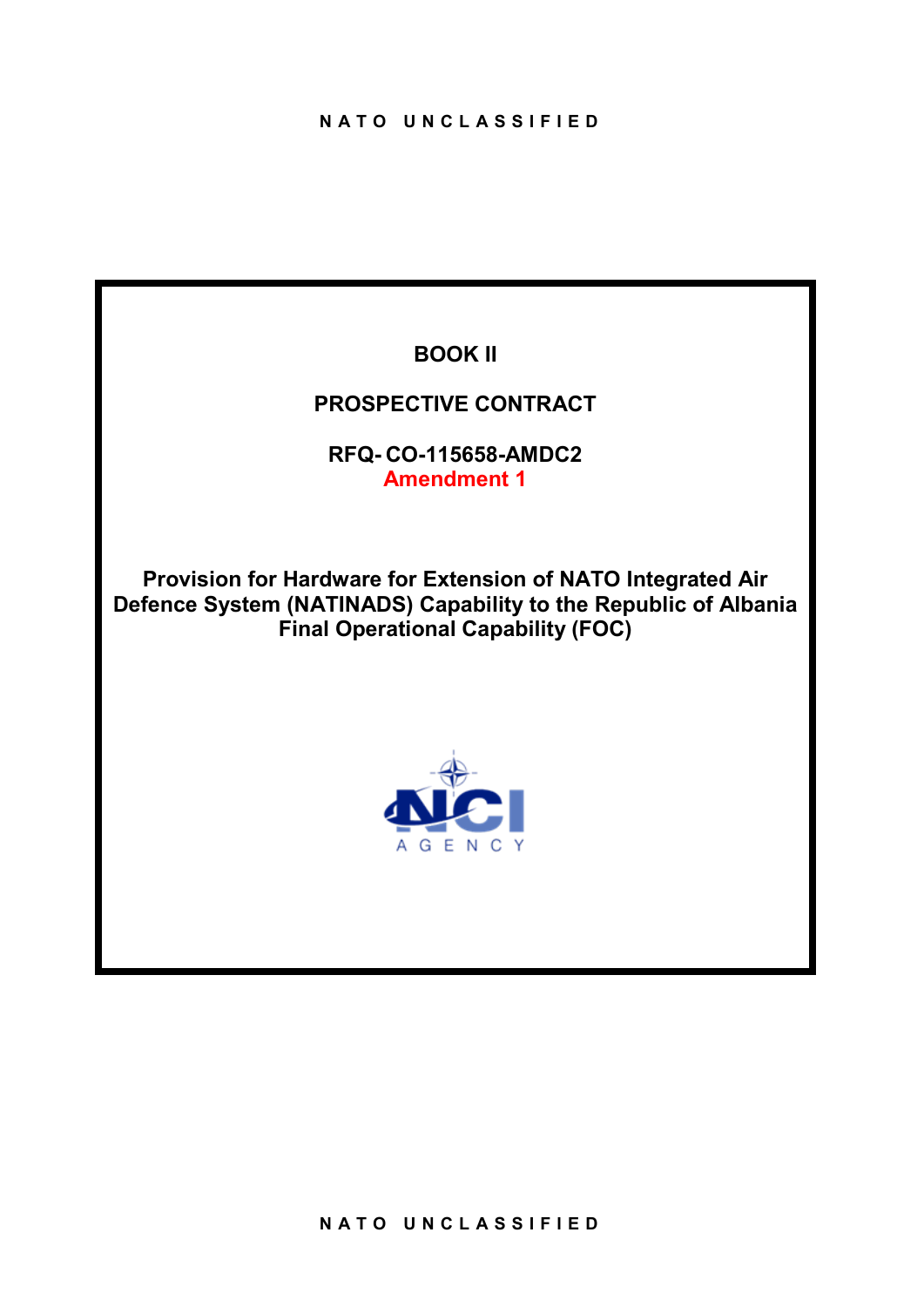#### RFQ- CO-115658-AMDC2-Amd1 Book II - The Prospective Contract

**INDEX** 

| <b>NCI AGENCY CONTRACT</b> |                                                                 |  |
|----------------------------|-----------------------------------------------------------------|--|
|                            |                                                                 |  |
|                            |                                                                 |  |
| <b>ARTICLE 1.</b>          |                                                                 |  |
| <b>ARTICLE 2.</b>          |                                                                 |  |
| <b>ARTICLE 3.</b>          | ALTERATIONS TO THE PART III BOA GENERAL TERMS AND CONDITIONS .6 |  |
| <b>ARTICLE 4.</b>          |                                                                 |  |
| <b>ARTICLE 5.</b>          |                                                                 |  |
| <b>ARTICLE 6.</b>          |                                                                 |  |
| <b>ARTICLE 7.</b>          |                                                                 |  |
| <b>ARTICLE 8.</b>          |                                                                 |  |
| <b>ARTICLE 9.</b>          |                                                                 |  |
| <b>ARTICLE 10.</b>         |                                                                 |  |
| <b>ARTICLE 11.</b>         |                                                                 |  |
| <b>ARTICLE 12.</b>         |                                                                 |  |
| <b>ARTICLE 13.</b>         |                                                                 |  |
| <b>ARTICLE 14.</b>         |                                                                 |  |
| <b>ARTICLE 15.</b>         |                                                                 |  |
| <b>ARTICLE 16.</b>         |                                                                 |  |
| <b>ARTICLE 17.</b>         |                                                                 |  |
| <b>ARTICLE 18.</b>         |                                                                 |  |
| <b>ARTICLE 19.</b>         |                                                                 |  |
| <b>ARTICLE 20.</b>         | NOTICE TO BIDDERS OF CONTRACT DISTRIBUTION AND DISCLOSURE OF    |  |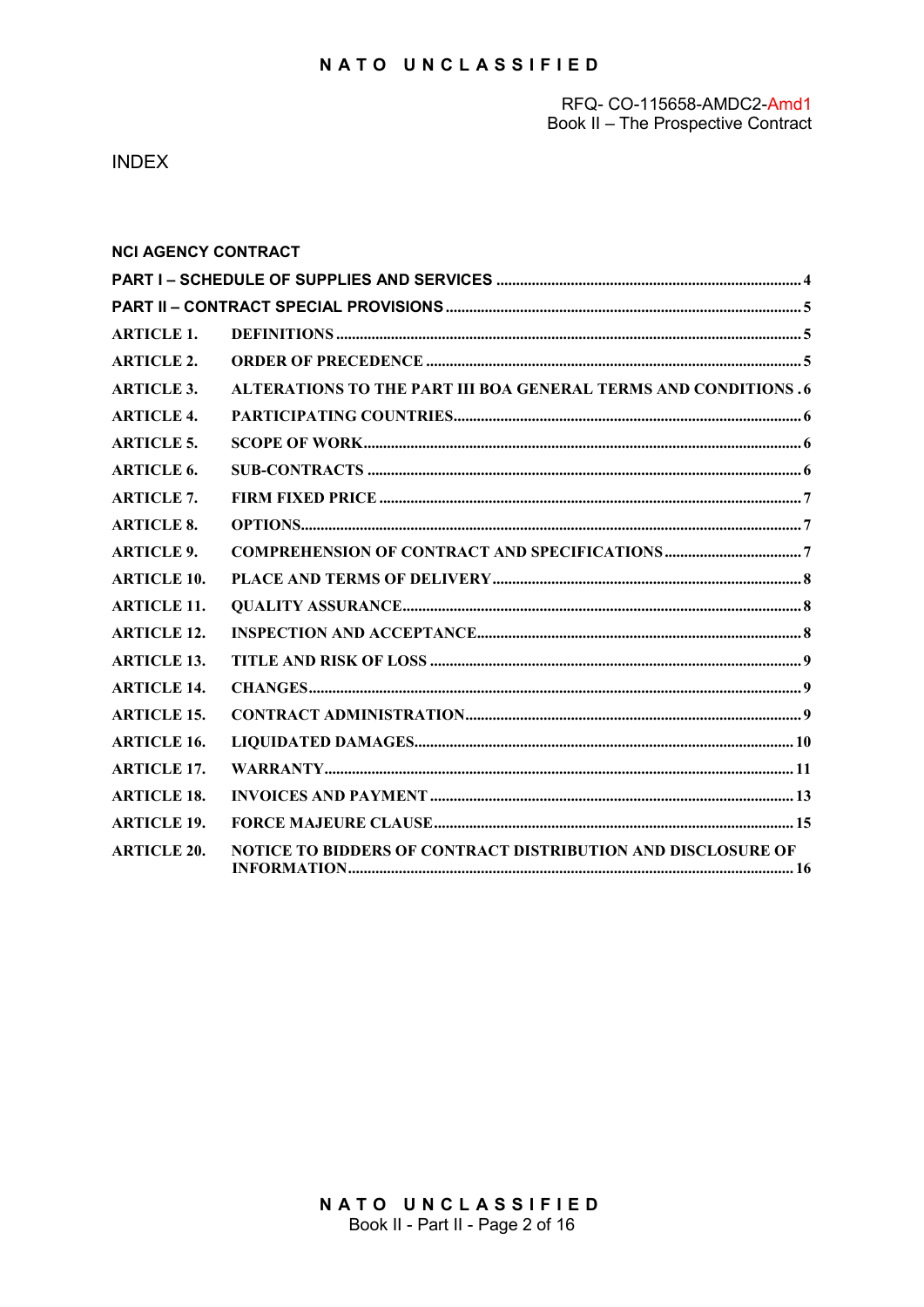<span id="page-19-0"></span>

| <b>NCI AGENCY CONTRACT</b>                                                                                                                                                                                                                                                                                                                                                                                                                                   |                                                                                                                                                                                                                                                                                                                                                                                                                                        |  |  |  |  |  |  |  |  |  |
|--------------------------------------------------------------------------------------------------------------------------------------------------------------------------------------------------------------------------------------------------------------------------------------------------------------------------------------------------------------------------------------------------------------------------------------------------------------|----------------------------------------------------------------------------------------------------------------------------------------------------------------------------------------------------------------------------------------------------------------------------------------------------------------------------------------------------------------------------------------------------------------------------------------|--|--|--|--|--|--|--|--|--|
| 1. Original Number of 3                                                                                                                                                                                                                                                                                                                                                                                                                                      | 2. Accounting Data:                                                                                                                                                                                                                                                                                                                                                                                                                    |  |  |  |  |  |  |  |  |  |
| 3. Contract Number:<br><b>CO-115658-AMDC2</b>                                                                                                                                                                                                                                                                                                                                                                                                                | 4. Effective date:                                                                                                                                                                                                                                                                                                                                                                                                                     |  |  |  |  |  |  |  |  |  |
| 5. Contractor:                                                                                                                                                                                                                                                                                                                                                                                                                                               | 6. Purchaser: NCIO represented by:<br>The General Manager<br><b>NCI Agency</b><br><b>Boulevard Leopold III</b><br>B-1110 Bruxelles<br>Tel: +32(0)65 44 14 20                                                                                                                                                                                                                                                                           |  |  |  |  |  |  |  |  |  |
| 7. CONTRACT SCOPE:<br>of Work.                                                                                                                                                                                                                                                                                                                                                                                                                               | This is a fixed-price Contract for the procurement of hardware to be installed by<br>NATO in the Control and Reporting Centre (CRC) at the Airbase Rinas (Tirana,<br>Republic of Albania). The Contractor shall deliver the items specified in the Schedule<br>of Supplies and Services in the manner and at the time and location specified in<br>accordance with the terms of this Contract, and more particularly, in the Statement |  |  |  |  |  |  |  |  |  |
| <b>DDP Destination (Incoterms) FFP</b>                                                                                                                                                                                                                                                                                                                                                                                                                       | 8. TOTAL AMOUNT OF CONTRACT:                                                                                                                                                                                                                                                                                                                                                                                                           |  |  |  |  |  |  |  |  |  |
| 9. PERIOD OF PERFORMANCE<br>EDC + 16 weeks<br>+ Warranty                                                                                                                                                                                                                                                                                                                                                                                                     | <b>10. LOCATION OF WORK</b><br>Airbase Rinas in Tirana, Republic of<br>Albania;                                                                                                                                                                                                                                                                                                                                                        |  |  |  |  |  |  |  |  |  |
| The Hague, The Netherlands<br>11. CONTRACT<br>This Contract consists of the following parts and named documents:<br>Book II, Part I. Schedule of Supplies and Services<br>a)<br>Book II, Part II. Special Contract Provisions and Annexes<br>b)<br>Book II, Part III. BOA General Contract Provisions. Part II of the Basic<br>c)<br>Ordering Agreement _______ dated ___, is incorporated herein by reference.<br>Book II, Part IV. Statement of Work<br>d) |                                                                                                                                                                                                                                                                                                                                                                                                                                        |  |  |  |  |  |  |  |  |  |
| 12. Signature of Contractor                                                                                                                                                                                                                                                                                                                                                                                                                                  | 13. Signature of Purchaser                                                                                                                                                                                                                                                                                                                                                                                                             |  |  |  |  |  |  |  |  |  |
| 14. Name and Title of Signer                                                                                                                                                                                                                                                                                                                                                                                                                                 | 15. Name and Title of Signer                                                                                                                                                                                                                                                                                                                                                                                                           |  |  |  |  |  |  |  |  |  |
| 16. Date signed by the Contractor                                                                                                                                                                                                                                                                                                                                                                                                                            | 17. Date signed by the Purchaser                                                                                                                                                                                                                                                                                                                                                                                                       |  |  |  |  |  |  |  |  |  |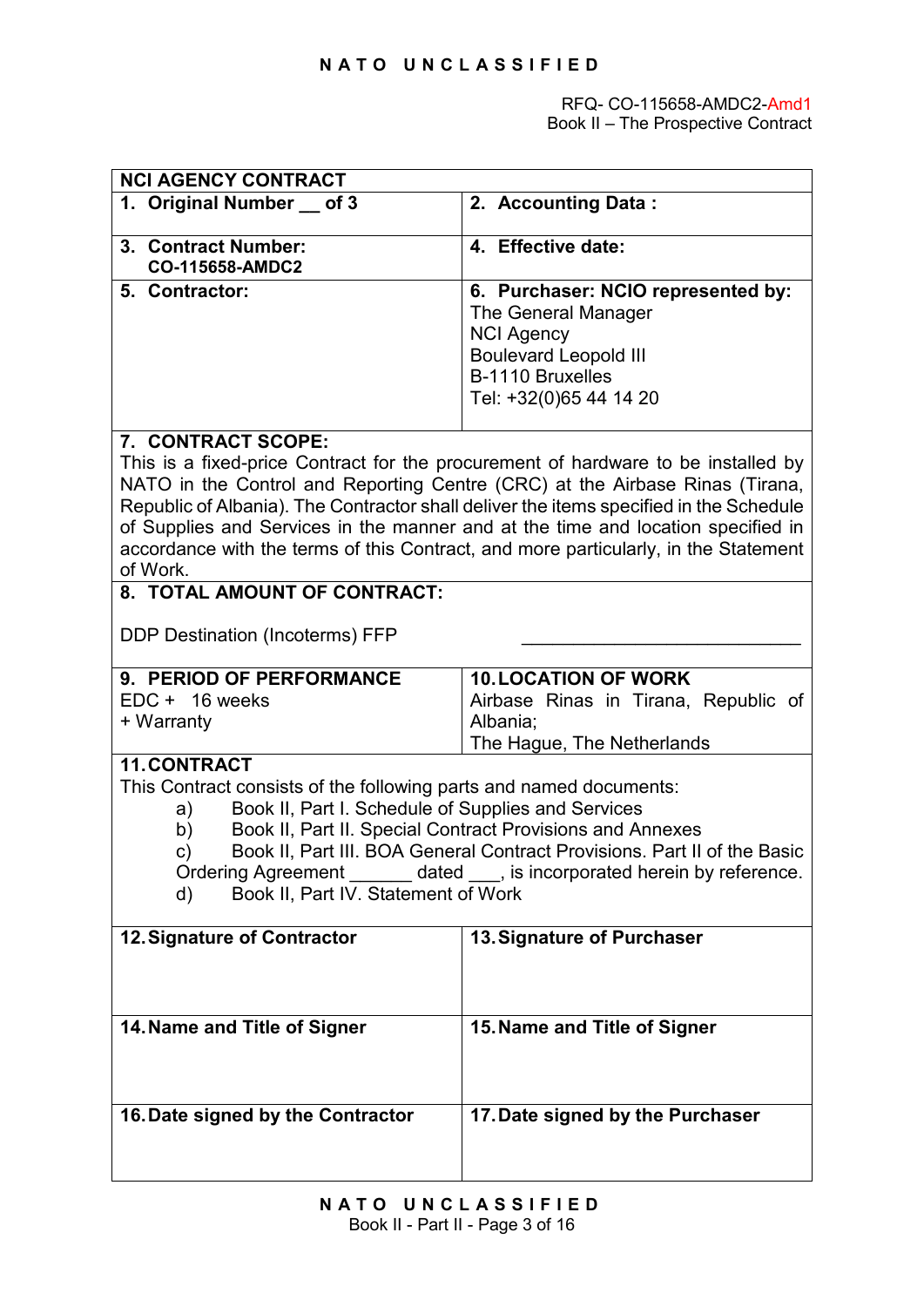RFQ- CO-115658-AMDC2-Amd1 Book II – The Prospective Contract Part I – Schedule of Supplies and Services

<span id="page-20-0"></span>**PART I – SCHEDULE OF SUPPLIES AND SERVICES** 

<span id="page-20-1"></span>**(TO BE EXTRACTED FROM THE BIDDING SHEETS OF THE WINNING BIDDER)**

<span id="page-20-2"></span>**NATO UNCLASSIFIED** Book II - Part II - Page 4 of 16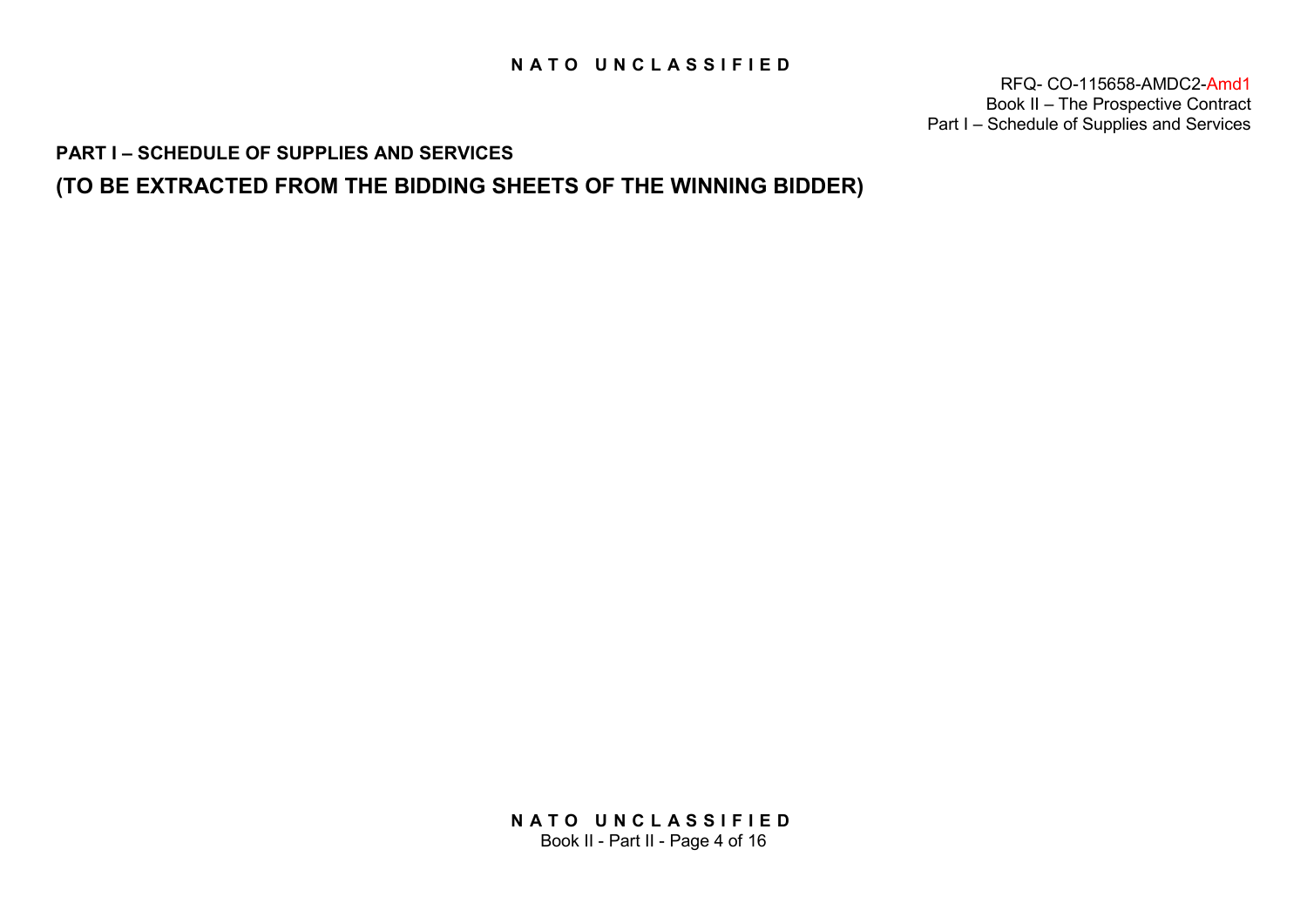RFQ- CO-115658-AMDC2-Amd1 Book II – The Prospective Contract Part II – Contract Special Provisions

# <span id="page-21-0"></span>**PART II – CONTRACT SPECIAL PROVISIONS**

# **ARTICLE 1. DEFINITIONS**

- 1.1 For the purpose of this contract and unless otherwise explicitly indicated, the following definitions shall apply:
- 1.2 "Acceptance": The act of an authorized representative of the Purchaser by which the Purchaser assumes title and ownership of delivered Works rendered as partial or complete performance of the Contract. "Acceptance" in this regard, unless specifically provided otherwise in the Contract Special Provisions, means final Acceptance where the Contract provides for Provisional or Partial Acceptance.
- 1.3 "Article" shall mean "A provision of the Special Provisions of this Contract".
- 1.4 "Basic Ordering Agreement (BOA)": Means the separate agreement the Contractor holds with the NCI Agency under the auspices of the NCI Agency BOA Program.
- 1.5 "Contracting Authority": The General Manager of the NCI Agency, the Director of Acquisition of the NCI Agency, the Chief of Contracts of the NCI Agency or the authorised representatives of the Chief of Contracts of the NCI Agency.
- <span id="page-21-1"></span>1.6 "Contractor": The person or legal entity from a Participating Country which has signed this Contract and is a Party thereto
- 1.7 "NCIA General Provisions": Means the General Provisions contained in the Contractor's BOA.
- <span id="page-21-2"></span>1.8 "Participating Country": Means one of the contributory NATO nations in the project, namely, (in alphabetical order): ALBANIA, BELGIUM, BULGARIA, CANADA, CROATIA, CZECH REPUBLIC, DENMARK, ESTONIA, FRANCE, GERMANY, GREECE, HUNGARY, ICELAND, ITALY, LATVIA, LITHUANIA, LUXEMBOURG, NETHERLANDS, NORWAY, POLAND, PORTUGAL, ROMANIA, SLOVAKIA, SLOVENIA, SPAIN, TURKEY, UNITED KINGDOM, UNITED STATES OF AMERICA.
- 1.9 "Purchaser": NCI Agency, as represented by the General Manager, NCI Agency. The Purchaser is the legal entity who awards and administers the Contract and stands as one of the Contracting Parties.

# <span id="page-21-3"></span>**ARTICLE 2. ORDER OF PRECEDENCE**

2.1 In the event of any inconsistency in this Contract, the inconsistency shall be resolved by giving precedence in the following order:

- a. Part I The Schedule of Supplies and Services
- b. Part II The Contract Special Provisions
- c. Part III The Terms of the governing Basic Ordering Agreement as specified in Block 11
- d. Part IV The Statement of Work

**NATO UNCLASSIFIED** Book II - Part II - Page 5 of 16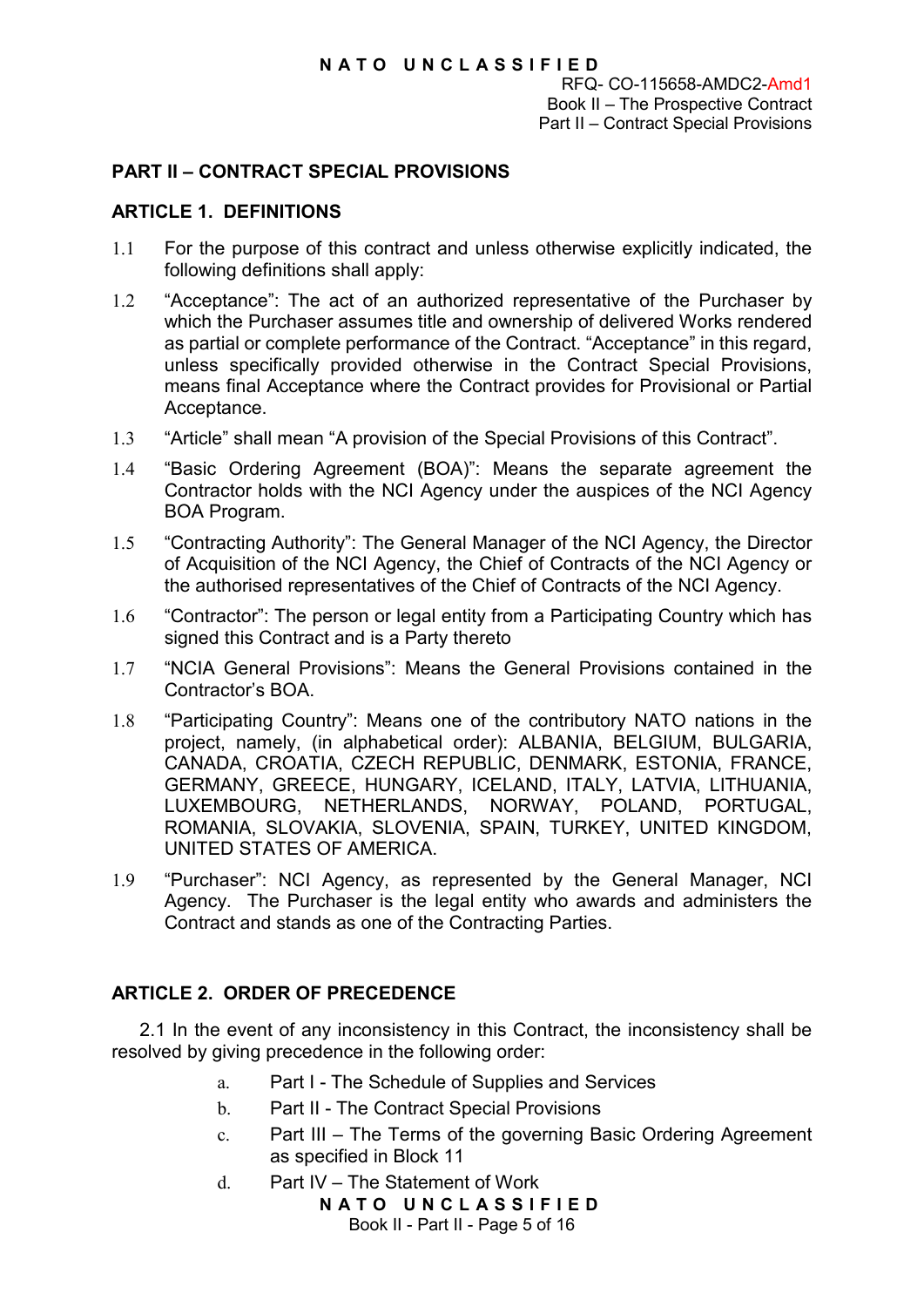RFQ- CO-115658-AMDC2-Amd1 Book II – The Prospective Contract Part II – Contract Special Provisions

# **ARTICLE 3. ALTERATIONS TO THE PART III BOA GENERAL TERMS AND CONDITIONS**

- <span id="page-22-0"></span>CLAUSE 2 – "DEFINITIONS" of PART I BOA Special Provisions is revised and supplemented by [ARTICLE 1"](#page-20-1)DEFINITIONS".
- CLAUSE 7 "WARRANTY" of PART I BOA Special Provisions is revised and supplemented by [ARTICLE 17](#page-26-0) - "WARRANTY".
- CLAUSE 5 "TITLE AND RISK OF LOSS" of PART II BOA General Provisions is supplemented by [ARTICLE 13](#page-24-0) TITLE AND RISK OF LOSS
- CLAUSE 7 "INSPECTION, ACCEPTANCE AND REJECTION OF DELIVERABLES" of PART II BOA General Provisions is revised and supplemented by [ARTICLE 12](#page-23-2) – "INSPECTION AND ACCEPTANCE"".
- <span id="page-22-1"></span>CLAUSE 11 – "INVOICES" of PART II BOA General Provisions is replaced by [ARTICLE 18–](#page-28-0) "INVOICES AND PAYMENT".

# **ARTICLE 4. PARTICIPATING COUNTRIES**

Unless prior written authorisation of the Purchaser has been obtained, none of the Work, including project design, labour and services, shall be performed other than by firms from and within NATO Participating Countries.

# **ARTICLE 5. SCOPE OF WORK**

- 5.1. The Contractor shall provide all material, equipment, transportation and supervision necessary for the provision of the equipment listed in the Contract Schedule of Supplies and Services in accordance with the specification set in the Statement of Work and with the terms set forth in the present Contract.
- <span id="page-22-2"></span>5.2. The Agreement and Acceptance of this Contract by the Parties neither implies an obligation on either part to extend the Contract beyond the specified scope or terms, nor to prohibit the Parties from mutually negotiating modifications thereto.

# **ARTICLE 6. SUB-CONTRACTS**

- 6.1. This article supplements Clause 21 "SUB-CONTRACTS" of Part II BOA General Terms and Conditions:
- The Contractor shall not place sub-contracts outside the participating NATO member Nations unless the prior authorisation of the Purchaser has been

**NATO UNCLASSIFIED** Book II - Part II - Page 6 of 16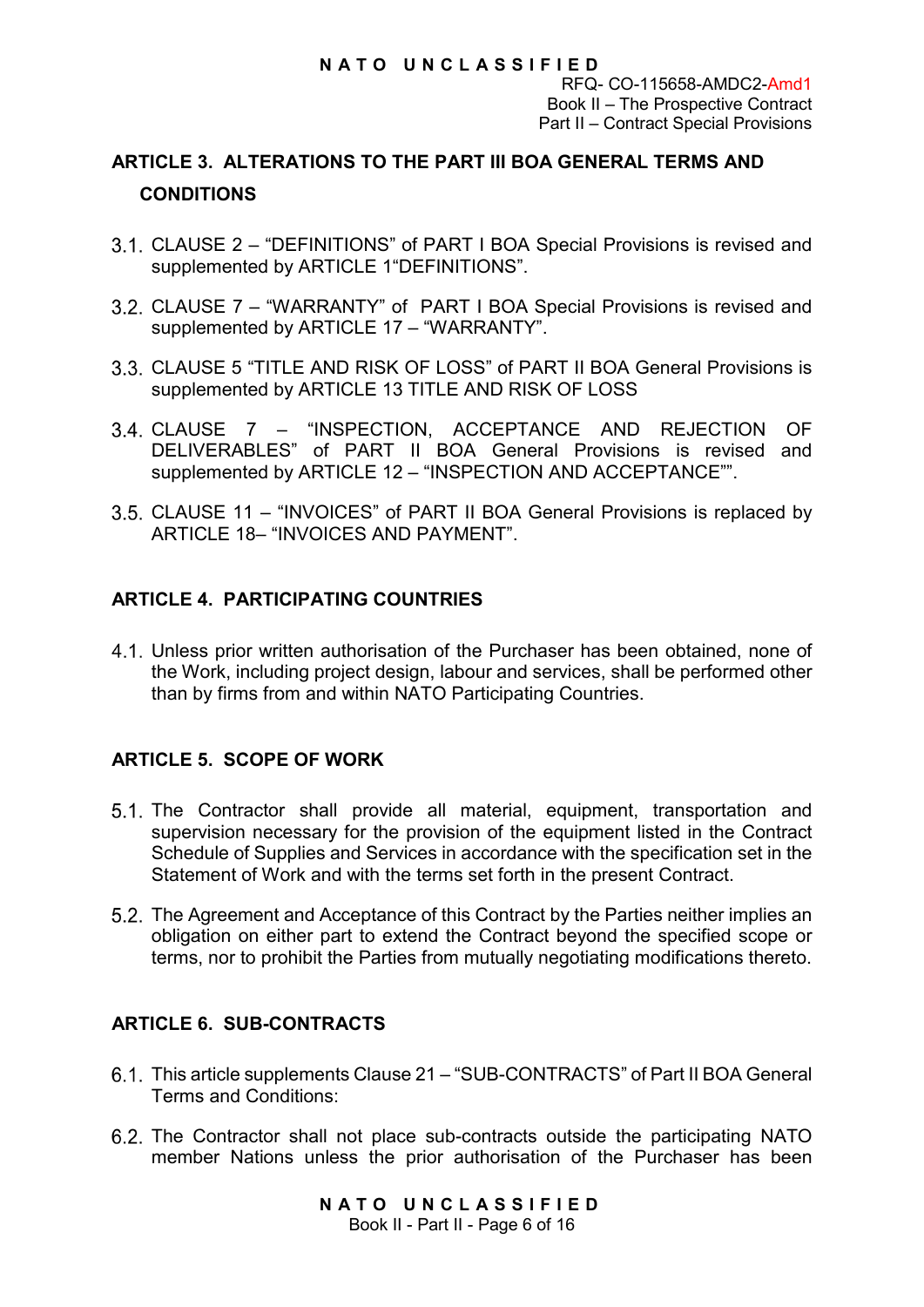RFQ- CO-115658-AMDC2-Amd1 Book II – The Prospective Contract Part II – Contract Special Provisions

obtained. Such authorisation will not be granted when the sub-contract involves the carrying out of classified work.

# **ARTICLE 7. FIRM FIXED PRICE**

- This is a Firm Fixed Price Contract. Firm Fixed Prices are established for the supplies and services defined in Part I - Schedule of Supplies and Services, CLINs 1 through 9.
- 7.2. The Purchaser assumes no liability for costs incurred by the Contractor in excess of the stated Firm Fixed Price except as provided under other provisions of this Contract.
- 7.3. The Total Contract price is inclusive of all expenses related to the performance of the present contract.
- 7.4. The Total Contract price in this Contract is Delivered Duty Paid (INCOTERMS 2020).

# <span id="page-23-0"></span>**ARTICLE 8. OPTIONS**

- CLINs 10 through 14 are optional and are available for unilateral exercise by the Purchaser at any time and in any combination from Effective Date of Contract (EDC) until the deadline being EDC + 16 weeks.
- <span id="page-23-1"></span>This unilateral exercise shall be via a formal contract amendment, effective on the date of Purchaser signature, and communicated in accordance with Article 12. In no event shall the Contractor engage in the performance of any options or part thereof without the written consent of the Purchaser Contracting Authority.
- This [ARTICLE 8](#page-22-1) does not create an obligation on the part of the Purchaser to exercise any Option(s).

# <span id="page-23-2"></span>**ARTICLE 9. COMPREHENSION OF CONTRACT AND SPECIFICATIONS**

- 9.1. The Contractor warrants that he has read, understood and agreed to each and all terms, clauses, specifications and conditions specified in the Contract and that this signature of the Contract is an acceptance, without reservations, of the said Contract terms within their normal and common meaning.
- 9.2. The specifications set forth the performance requirements for the Contractor's proposed work as called for under this Contract. Accordingly, notwithstanding any conflict or inconsistency which hereafter may be found between achievement of the aforesaid performance requirements and adherence to the Contractor's proposed design for the work, the Contractor hereby warrants that the work to be delivered will meet or exceed the performance requirements of the said specifications.

**NATO UNCLASSIFIED** Book II - Part II - Page 7 of 16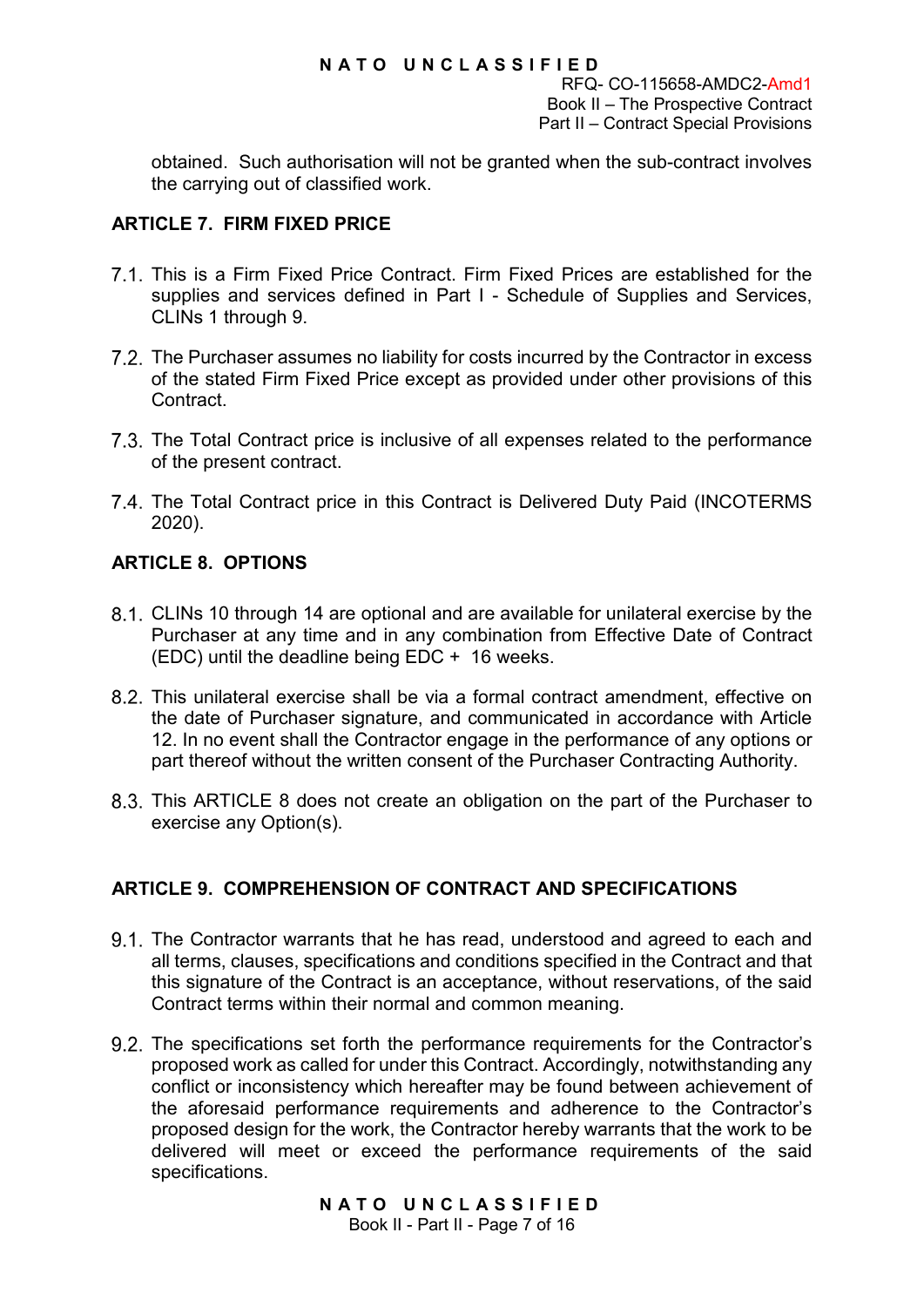RFQ- CO-115658-AMDC2-Amd1 Book II – The Prospective Contract Part II – Contract Special Provisions

- The Contractor hereby acknowledges that he has no right to assert against the Purchaser, its officers, agents or employees, any claims or demands with respect to the aforesaid specifications as are in effect on the date of award of this **Contract**
- Based upon impossibility of performance, defective, inaccurate, impracticable, insufficient or invalid specifications, implied warranties of suitability of such specifications, or otherwise derived from the aforesaid specifications, and hereby waives any claims or demands so based or derived as might otherwise arise..
- <span id="page-24-0"></span>9.5. Notwithstanding the "Changes" clause of the BOA or any other clause of the Contract, the Contractor hereby agrees that no changes to the aforesaid specifications which may be necessary to permit achievement of the performance requirements specified herein for the Contractor's proposed work shall entitle the Contractor either to any increase in the firm fixed price as set forth in this Contract or to any extension of the delivery times for the work beyond the period of performance in the Schedule of Supplies and Services.

# **ARTICLE 10. PLACE AND TERMS OF DELIVERY**

<span id="page-24-1"></span>Deliverables under this Contract shall be delivered DDP (Delivered Duty Paid) in accordance with the International Chamber of Commerce INCOTERMS 2020 to the destination(s) and at such times as set forth in the Schedule of Supplies and Services. The Contractor shall note that the Purchaser is exempt from customs duties and VAT.

# **ARTICLE 11. QUALITY ASSURANCE**

11.1. The Contractor shall undertake quality control of each batch of equipment prior to shipment and shall present the report of the checks in a written form together with the shipment of goods.

# **ARTICLE 12. INSPECTION AND ACCEPTANCE**

- <span id="page-24-2"></span>Clause 7 "Inspection, Acceptance and Rejection" of Part II BOA General Terms and Conditions is hereby supplemented with this Article:
- 12.2. The Purchaser will accept, accept with comments or reject Deliverables in writing within thirty (30) calendar days after delivery except where otherwise specified in the Statement of Work.
- 12.3. Acceptance shall be conclusive except for hidden defects, fraud or gross mistakes amounting to fraud. If Acceptance is not conclusive for any of these causes, the Purchaser, in addition to any other rights and remedies provided by law, or under the provisions of this Contract, shall have the right to require the Contractor to: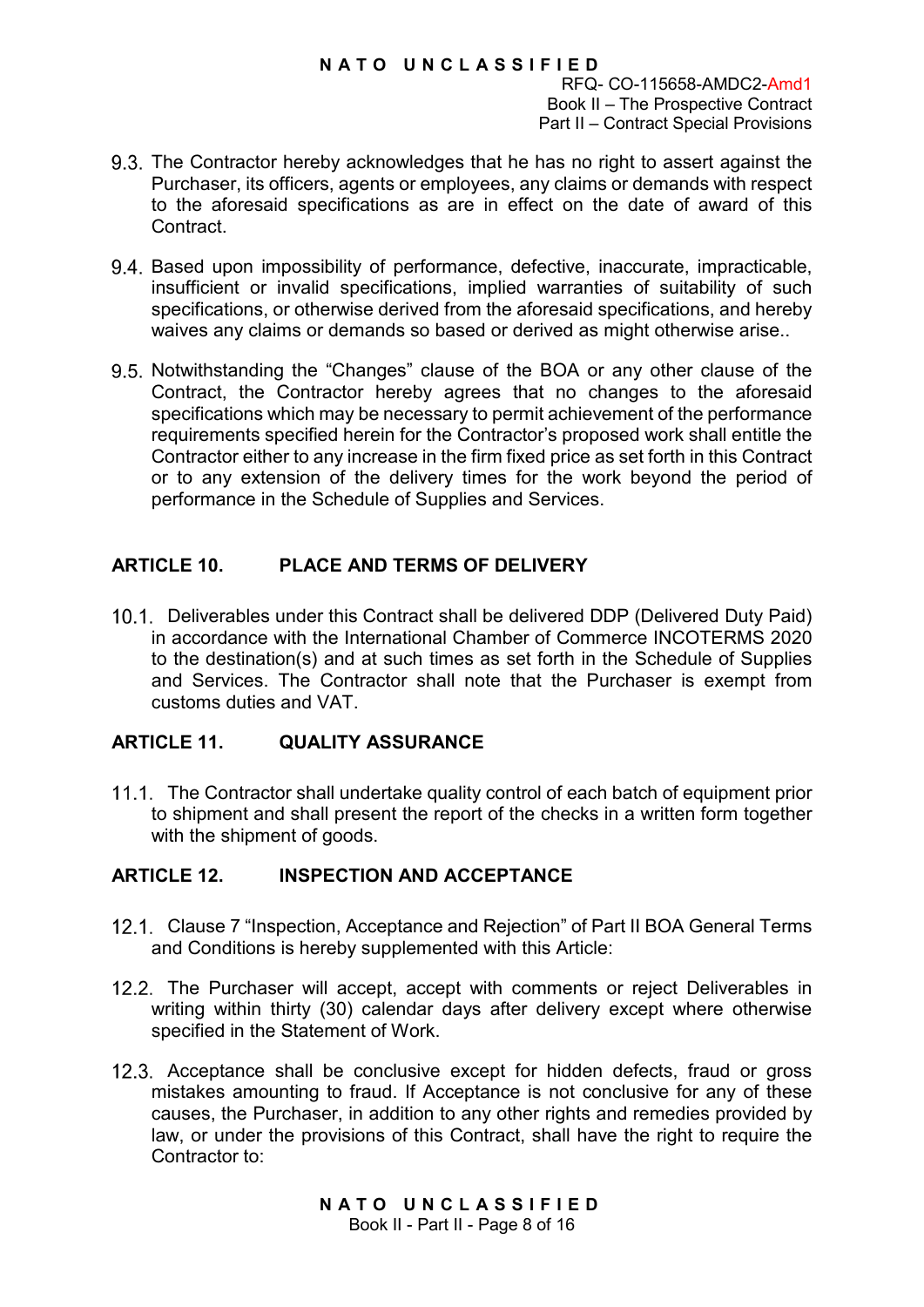RFQ- CO-115658-AMDC2-Amd1 Book II – The Prospective Contract Part II – Contract Special Provisions

a. At no increase in Contract price, to correct or replace the defective or nonconforming Deliverables at the original point of delivery or at the Contractor's plant (at the Purchaser's election) and in accordance with a reasonable delivery schedule as may be agreed upon between the Contractor and the Purchaser; or

b. Within a reasonable time after the Contractor's receipt of notice of defects or non-conformance, to make repayment of such Deliverables as per Contract price if the Purchaser elects not to require correction or replacement.

12.4. When Deliverables are rejected by the Purchaser and returned to the Contractor, the Contractor shall bear transportation costs from the original point of delivery to the Contractor and return to the original point of delivery when that point is not the Contractor's plant.

# **ARTICLE 13. TITLE AND RISK OF LOSS**

- Clause 5 "Title and Risk of Loss" of Part II BOA General Provisions is supplemented by the following:
- 13.2. Title and Risk of Loss to all delivered equipment, and documentation shall transfer to and vest with the Purchaser upon acceptance of each delivered equipment and documentation as defined in the SSS and the SOW.

# **ARTICLE 14. CHANGES**

- 14.1. The Purchaser may at any time, by written order designated or indicated to be a change order, and without notice to the sureties, if any, make changes within the scope of any Contract or Task Order, as described in the "Changes" clause of the NCI Agency Basic Ordering Agreement, General Provisions.
- Except as otherwise provided for in this Contract, prices quoted for the changes, modifications, etc. shall have a minimum validity period of 3 months from submission.

# **ARTICLE 15. CONTRACT ADMINISTRATION**

- <span id="page-25-0"></span>15.1. The Purchaser reserves the right to re-assign this contract to a representative(s) for administrative purposes, in whole or in part, provided that the Purchaser shall always be responsible for his obligations under the contract and for actions or lack of actions of its assigned administrator. The Purchaser undertakes to advise the Contractor in writing whenever this right is to be exercised.
- <span id="page-25-1"></span>All notices and communications between the Contractor and the Purchaser shall be written and conducted in the English language. Contract modifications

**NATO UNCLASSIFIED** Book II - Part II - Page 9 of 16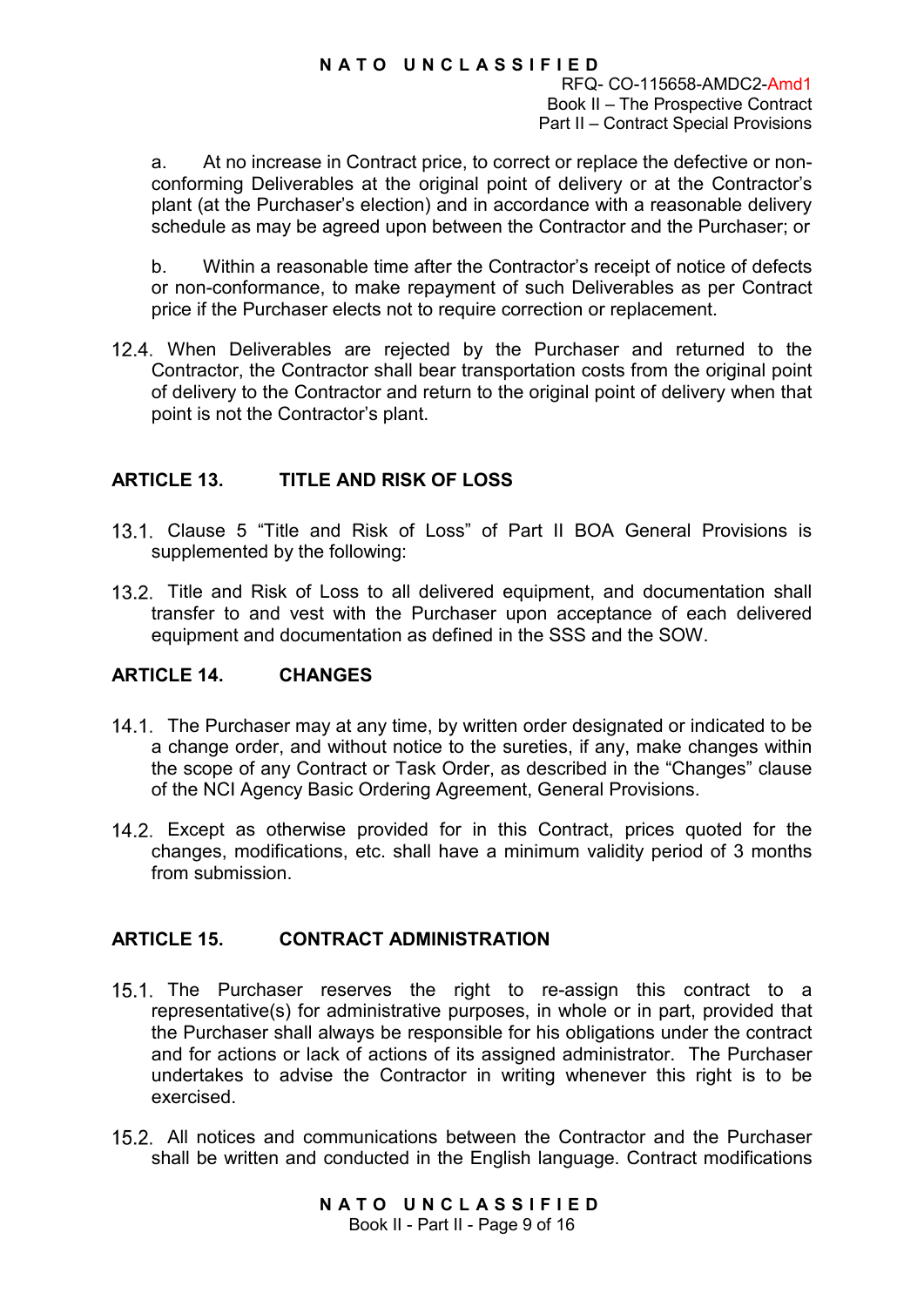RFQ- CO-115658-AMDC2-Amd1 Book II – The Prospective Contract Part II – Contract Special Provisions

shall only be valid when received in writing from the, Purchaser's Contracting Authority.

- <span id="page-26-1"></span>Formal letters and communications shall subsequently be personally delivered or sent by mail, registered mail, courier or other delivery service, to the official points of contact quoted in this Contract. Facsimile and e-mail may be used to provide an advance copy of a formal letter or notice which shall subsequently be delivered through the formal communication means.
- 15.4. Informal notices and informal communications may be exchanged by all communication means, including telephone and e-mail. All informal communication must be confirmed by a formal letter or other formal communication to be contractually binding.
- 15.5. All notices and communications shall be effective on receipt.

|  | 15.6. Official Points of Contact: |
|--|-----------------------------------|
|--|-----------------------------------|

| Purchaser                              | Contractor                             |
|----------------------------------------|----------------------------------------|
| <b>NCI Agency</b>                      |                                        |
| For contractual matters:               | For contractual matters:<br>Attn:      |
| Attn: Ms Ms. Cosmina lordachita,       |                                        |
| <b>Contracting Assistant</b>           | Tel:                                   |
| Tel: +32 65 44 14 20<br>E-mail:        | Fax:<br>E-mail:                        |
| Cosmina lordachita@ncia.nato.int       |                                        |
|                                        |                                        |
| technical/project<br>For<br>management | For<br>technical/project<br>management |
| matters:                               | matters:                               |
|                                        | Attn:                                  |
| Attn:                                  |                                        |
| Tel: $+32$ xxx                         | Tel:                                   |
| E-mail:                                | Fax:<br>E-mail:                        |
|                                        |                                        |

or to such address as the Purchaser may from time to time designate in writing.

# <span id="page-26-0"></span>**ARTICLE 16. LIQUIDATED DAMAGES**

- 16.1. If the Contractor fails to
	- a) Successfully meet the required delivery dates as defined in the Schedule of Supplies and Services, or any extension thereof, or

**NATO UNCLASSIFIED** Book II - Part II - Page 10 of 16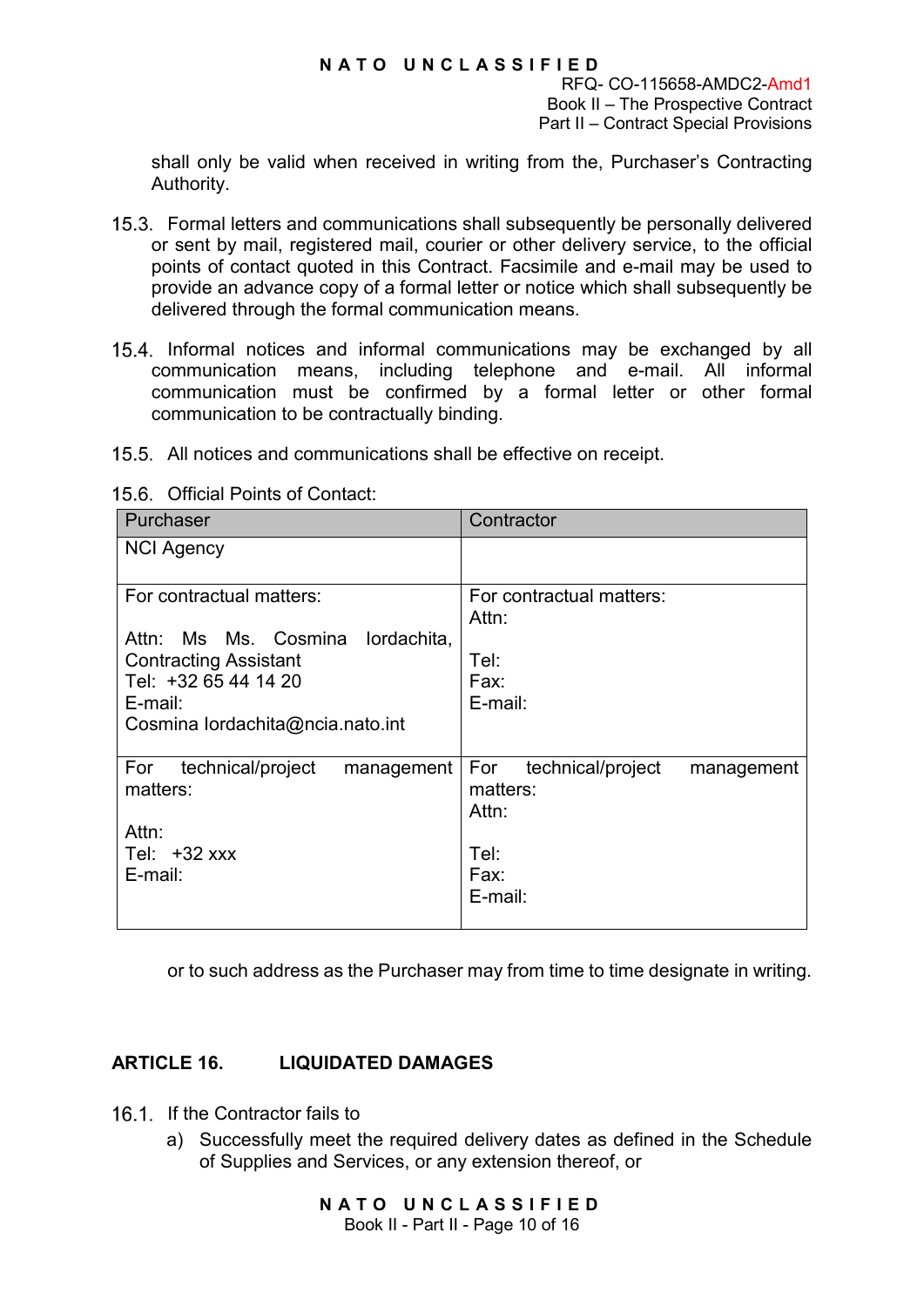RFQ- CO-115658-AMDC2-Amd1 Book II – The Prospective Contract Part II – Contract Special Provisions

- <span id="page-27-2"></span>b) deliver and obtain acceptance of the Deliverables or to acceptably perform the services as specified in the Schedule of Supplies and Services to this Contract,
- c) Fails to meet the performance dates defined in paragraph [17.5](#page-27-0) through [17.7](#page-27-1)
- 16.2. the actual damage to the Purchaser for the delay will be difficult or impossible to determine. Therefore, in lieu of actual damages, the Contractor shall pay to the Purchaser Liquidated Damages. for each day of delinquency in achieving the requirements of above Articles [16.1](#page-25-1) a), [16.1.](#page-25-1)b) and [16.1.](#page-25-1)[c\),](#page-26-1) fixed and agreed liquidated damages of EUR 150 per day, to an aggregate sum of all delinquent items not to exceed Fifteen Percent (15%) of the total value of the Contract These liquidated damages will begin to accrue on the first day after the date on which delivery was to have been made and/or services should have been performed, and/or the milestone was to have been reached They shall accrue automatically and without any further notice being required.
- <span id="page-27-0"></span>16.3. In addition, the Purchaser may terminate this contract in whole or in part as provided in Clause 19 ("Termination for Default") of the BOA General Provisions. In the event of such a termination, the Contractor shall be liable for Liquidated Damages accruing to the date of termination, as well as the excess costs stated in the referred clause.
- 16.4. The Contractor shall not be charged with liquidated damages when the delay arises out of causes beyond the control and without the fault or negligence of the Contractor as defined in Clause 19 of the BOA General Provisions. In such event, subject to the provisions of Clause 17 ("Disputes and Arbitration" of the BOA General Provisions, the Purchaser shall ascertain the facts and extent of the delay and shall extend the time for performance of the contract when in his judgement the findings of fact justify an extension.
- <span id="page-27-1"></span>16.5. The amount of Liquidated Damages due by the Contractor shall be recovered by the Purchaser in the following order of priority:

a. By deducting such liquidated damages from the amounts due to the Contractor against the Contractor's invoices.

b. By proceeding against any surety or deducting from the Performance Guarantee if any.

c. By reclaiming such damages through appropriate legal remedies.

# **ARTICLE 17. WARRANTY**

17.1. Clause 7 "WARRANTY" of Part I BOA Special Provisions is supplemented with the following: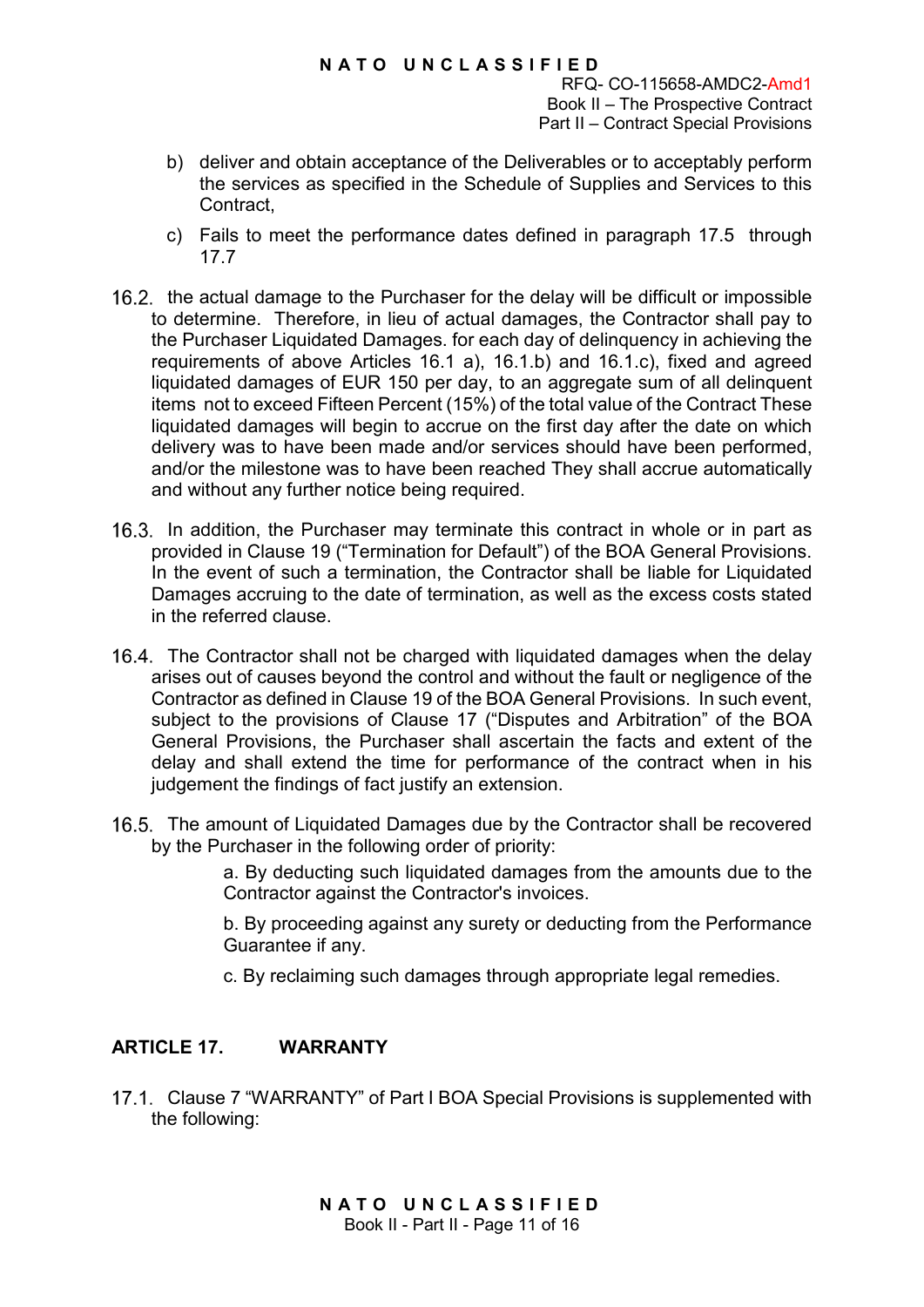RFQ- CO-115658-AMDC2-Amd1 Book II – The Prospective Contract Part II – Contract Special Provisions

- 17.2. The Contractor shall provide the standard manufacturer's warranty for all material provided under this Contract, starting at Purchaser's acceptance of the equipment.
- 17.3. For this purpose the Contractor shall provide exact warranty conditions by type of equipment and detailed handling instructions, including information of Points of Contact to be contacted in case of a warranty claim.
- 17.4. Notwithstanding inspection and acceptance by the Purchaser or its appointed agents of supplies furnished under the Contract or any provision of this Contract concerning the conclusiveness thereof, the Contractor warrants for the total duration of the above referred period and covering all items including:
	- 17.4.1. all deliverables furnished under this Contract shall be free from defect and will conform with the specifications and all other requirements of this Contract; and,
	- 17.4.2. the system will, under normal conditions, perform without errors which make it unusable; and
	- 17.4.3. the preservation, packaging, packing and marking and the preparation for and method of, shipment of such supplies will conform to the requirements of this Contract.
- 17.5. The Purchaser directly will notify in writing the Contractor of any defect in the operation of the equipment or the existence of a failed component. The Contractor shall acknowledge the notification of the Purchaser within the 24 hours after the receipt of the request (by e-mail, fax or letter) and initiate the procedure.
- 17.6. The Contractor shall repair all items received with the highest priority allocated and shall provide repair report to state the result (repair activity performed or new item to be procured due to motivated impossibility or not economical repair activity).
- <span id="page-28-0"></span>17.7. The Contractor shall ship the repaired unit within a maximum of fifteen (15) working days starting from the notification of Purchaser for the warranty request (by e-mail, fax or letter), unless otherwise specified and agreed between the Contractor and Purchaser. Additional OEM service support shall be provided as specified in the Schedule of Supplies and Services. In particular, the shorter timelines for replacement of faulty equipment shall apply.
- 17.8. For equipment with TEMPEST certification, after warranty repair or replacement, the Contractor shall be responsible for re-tempesting and re-testing of the equipment free of charge and shall provide the TEMPEST certification with return of the equipment. The Contractor shall not be responsible for re-TEMPESTING after repairs for user induced failures (repairs not being performed under warranty).
- 17.9. The Contractor shall provide Technical Assistance support in English for requests that correspond to information demands limited to the perimeter of delivered products, evolution proposals, problem reports, or any information

**NATO UNCLASSIFIED** Book II - Part II - Page 12 of 16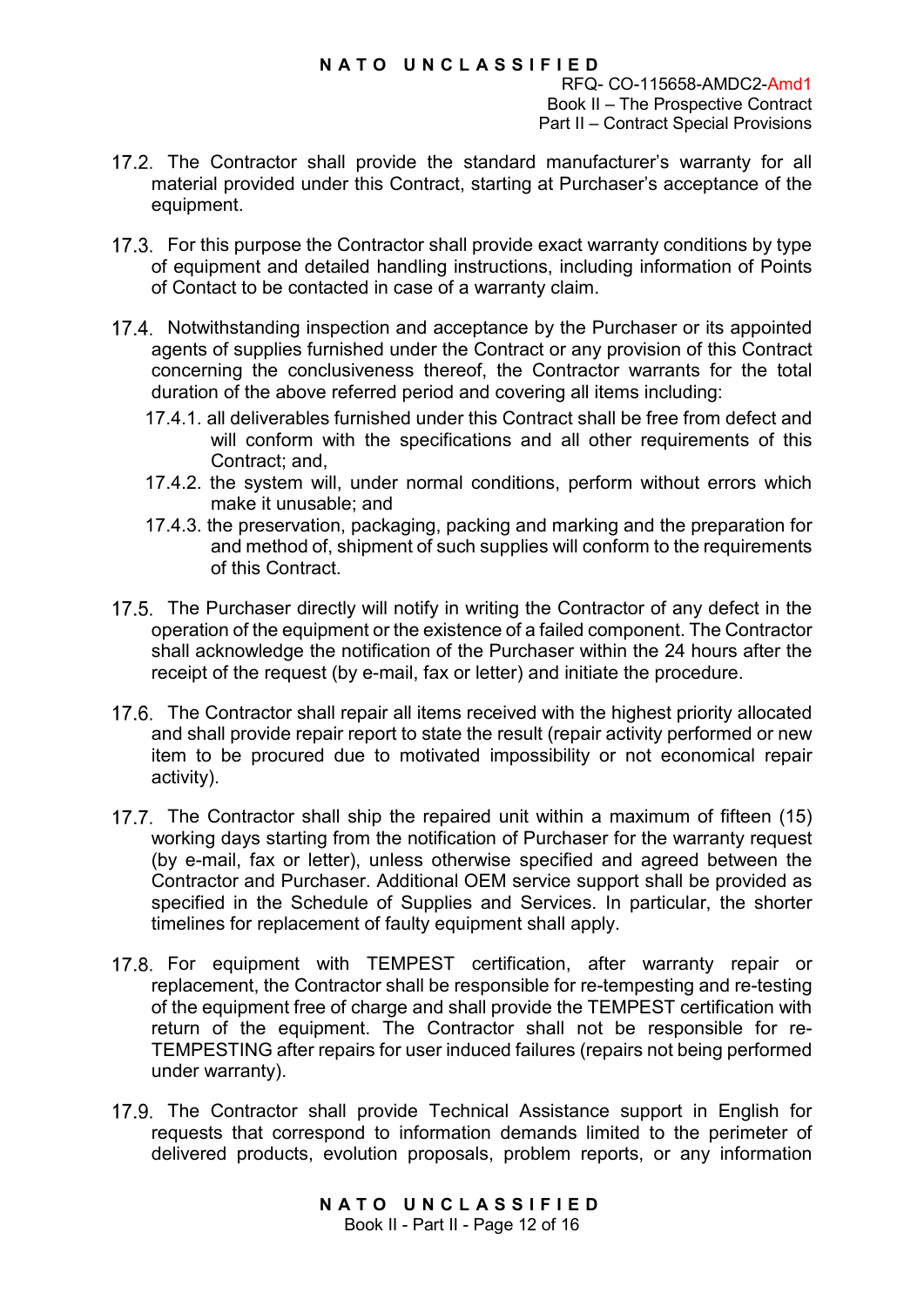RFQ- CO-115658-AMDC2-Amd1 Book II – The Prospective Contract Part II – Contract Special Provisions

needed by the Purchaser or its representatives, which are not included in the supplied technical documentation.

- 17.10. The Contractor shall submit at the end of the Warranty period a Warranty Report that documents all identified Warranty cases, affected equipment, corrective actions, cost and schedule.
- 17.11. Defective magnetic and electronic media storage devices (e.g: CD-ROM's, DVDs, USB sticks, solid state drives, hard drives) shall remain NATO property, at no additional cost, and not be returned to the Contractor when being replaced. Any such defective storage devices shall be replaced by the Contractor with new storage devices at no additional cost to the Purchaser. If the above said electronic media storage devices being a part of a TEMPEST equipment, the Purchaser will be allowed to break the TEMPEST and remove such storage devices without disrupting the warranty rights. The Contractor shall guarantee that normal warranty conditions shall be applicable to such equipment after removal of their storage devices.
- 17.12. The Contractor shall provide an alternative or superseding items, should the original part be no longer available, ensuring compliance with the original design provided by this Contract.
- 17.13. The Contractor shall provide all COTS hardware and software upgrades and updates during the warranty period. The availability of COTS hardware and software upgrades and updates shall be communicated to the Purchaser and shall always be subject to Purchaser approval before upgrading.
- 17.14. Notwithstanding the provision of above paragraph [17.2,](#page-27-2) the warranty period shall be suspended for the length of time necessary to carry out repair or replacement.

# **ARTICLE 18. INVOICES AND PAYMENT**

- 18.1. This article replaces Clause 11 "Invoices" of Part II BOA General Terms and Conditions:
- Following Purchaser acceptance, in writing, payment for supplies and services furnished shall be made in the currency specified for the relevant portion of the Contract.
- 18.3. The term of the Contract may not be exceeded without prior approval of the Purchaser. In no case will the Purchaser make payment above the total of the corresponding CLINs.
- 18.4. No payment shall be made with respect to undelivered supplies; works not performed, services not rendered and/or incorrectly submitted invoices.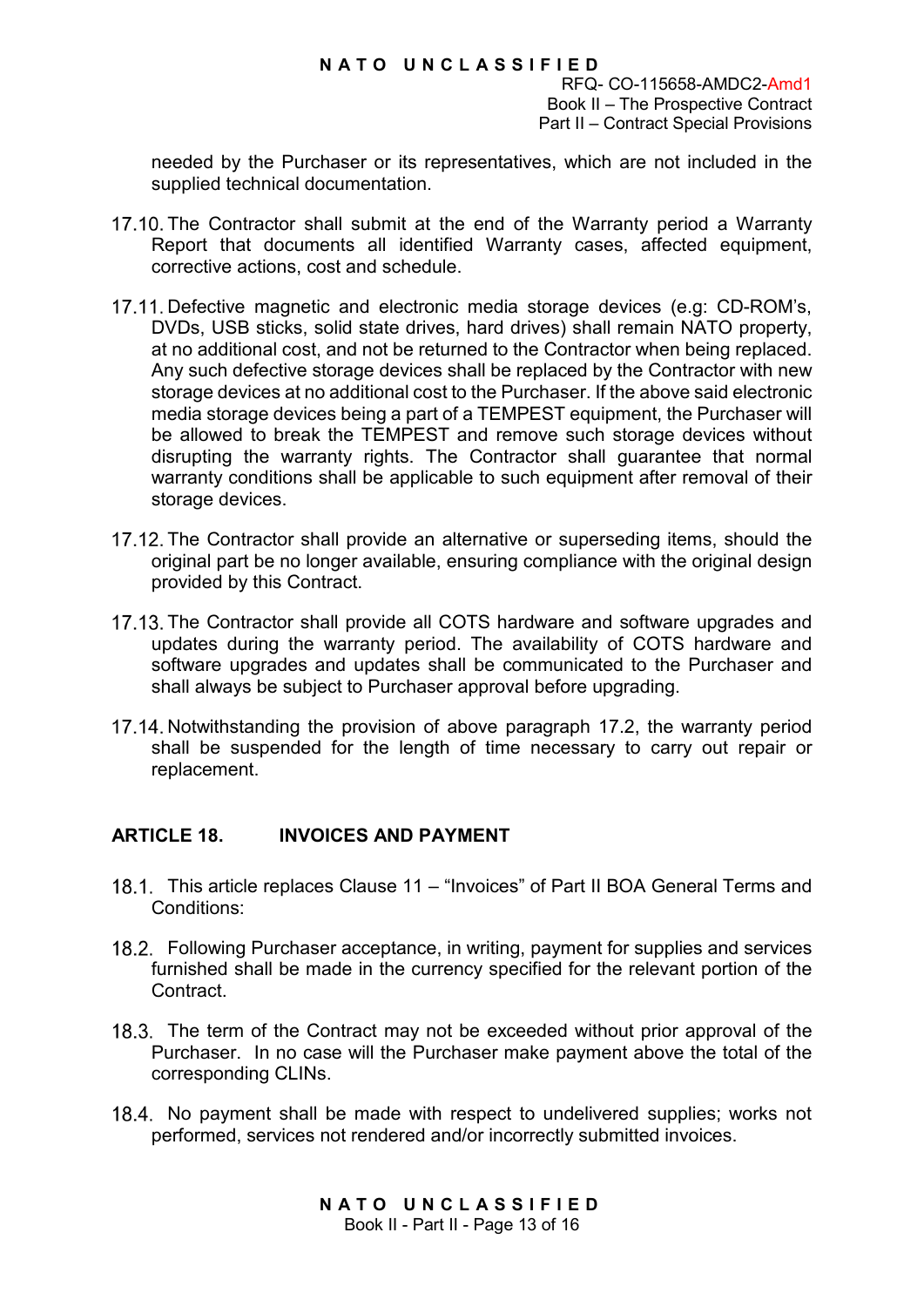RFQ- CO-115658-AMDC2-Amd1 Book II – The Prospective Contract Part II – Contract Special Provisions

- <span id="page-30-0"></span>18.5. No payment shall be made for additional items delivered that are not specified in the contractual document.
- 18.6. The invoice amount shall be exclusive of VAT and exclusive of all Taxes and Duties as per Clause "Taxes and Duties" of the NCI Agency Basic Ordering Agreement, General Provisions.
- 18.7. The Purchaser is released from paying any interest resulting from any reason whatsoever.
- 18.8. The Contractor shall be entitled to submit one invoice only after the successful delivery of all CLINs 1 through 9 upon Purchaser's inspection and written acceptance on the basis of proper inventory and delivery documentation to be provided by the Contractor.
- The Contractor shall render all invoices in a manner, which shall provide a clear reference to the Contract. Invoices in respect of any service and/or deliverable shall be prepared and submitted as specified hereafter and shall contain: Contract number, Purchase Order number, Contract Amendment number (if any) and the Contract Line Item(s) (CLIN) as they are defined in the priced Schedule of Supplies and Services.
- 18.10. The invoice shall contain the following certificate: "I certify that the above invoice is true and correct, that the delivery of the above described items has been duly effected and/or that the above mentioned services have been rendered and the payment therefore has not been received." The certificate shall be signed by a duly authorised company official on the designated original.
- 18.11. Invoices referencing "CO-115658-AMDC2/ PO TBD" shall be submitted in electronic format to:

#### [accountspayable@ncia.nato.int](mailto:accountspayable@ncia.nato.int)

- 18.12. An Electronic copy shall be sent to the Contracting Officer, at the email address specified in the clause ''Contract Administration''.
- 18.13. NCI Agency will make payment within 60 days of receipt by NCI Agency of a properly prepared and documented invoice.
- 18.14. Payments for services and deliverables shall be made in the currency stated by the Contractor for the relevant Contract Line Item.
- Evidence of the acceptance by the Purchaser shall be attached to all invoices.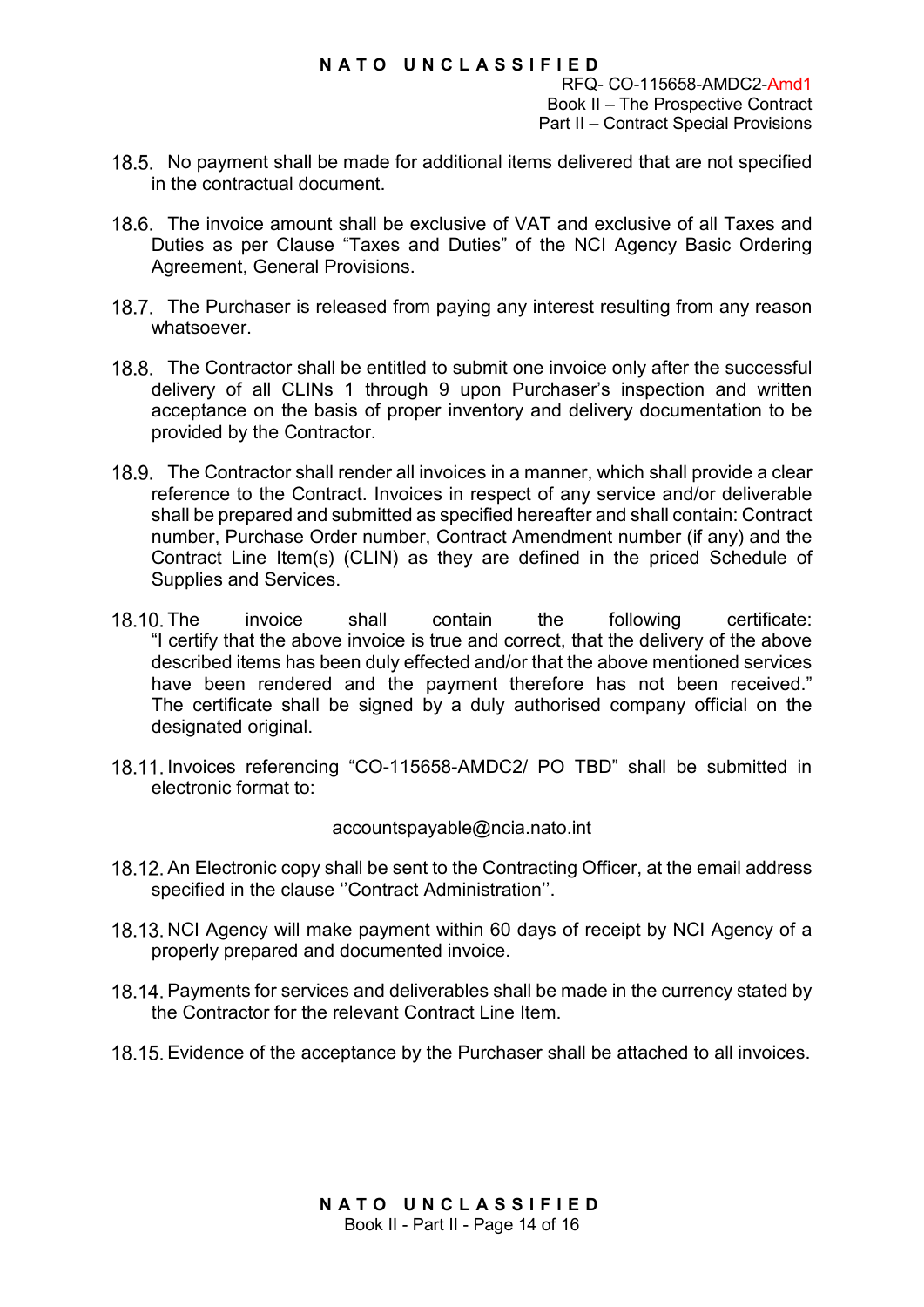RFQ- CO-115658-AMDC2-Amd1 Book II – The Prospective Contract Part II – Contract Special Provisions

## **ARTICLE 19. FORCE MAJEURE CLAUSE**

- 19.1. "Force Majeure" means the occurrence of an event or circumstance that prevents a Party (the "Affected Party") from performing one or more of its contractual obligations under the Contract, provided that: (i) it renders performance impossible; (ii) it is beyond the Affected Party's reasonable control and without the Affected Party's cause, fault or negligence; (iii) by its nature it could not have been reasonably foreseen at the time of conclusion of the Contract; and (iv) the effects of it could not reasonably have been avoided or overcome by the Affected Party.
- <span id="page-31-0"></span>Examples of Force Majeure, provided conditions (i)-(iv) of paragraph [1] are all fulfilled, include:
	- 19.2.1. war (whether declared or not), hostilities, invasion, act of foreign enemies, extensive military mobilisation;
	- 19.2.2 civil war, riot, rebellion and revolution, usurped power, insurrection, act of terrorism, sabotage or piracy;
	- 19.2.3. currency and trade restriction, embargo, sanction;
	- 19.2.4. act of authority whether lawful or unlawful, compliance with any law or governmental order, expropriation, seizure of works, requisition, nationalisation;
	- 19.2.5. plague, epidemic, natural disaster or extreme natural event;
	- 19.2.6. explosion, fire, destruction of equipment, prolonged break-down of transport, telecommunication, information system or energy; and
	- 19.2.7. general labour disturbance such as boycott, strike and lock-out, goslow, occupation of factories and premises.
- 19.3. The Affected Party must give the other party to the Contract (the "Other Party") written notice without delay detailing the occurrence and its expected duration. The Other Party shall within a reasonable time respond, stating whether it accepts or rejects the occurrence as Force Majeure.
- 19.4. If the Other Party accepts the occurrence as Force Majeure, the Contract shall remain in force but the Parties will be relieved from performance of their obligations (including payment) under Contract, from the date at which the Other Party received written notice, for so long as the effects of Force Majeure continue or for ninety (90) days, whichever is the shorter, provided that:
	- 19.4.1. the Affected Party makes all reasonable efforts to limit the effects of Force Majeure upon performance and to avoid or overcome the effects of Force Majeure;
	- 19.4.2. the suspension of performance is of no greater scope than is necessitated by Force Majeure;
	- 19.4.3. the Affected Party continues to furnish weekly updates by email while the effects of Force Majeure continue detailing reasonable efforts made in accordance with [19.4.1], and notifies the Other Party immediately when the effects of Force Majeure are avoided or overcome, or cease, and resumes performance immediately thereafter.

**NATO UNCLASSIFIED** Book II - Part II - Page 15 of 16